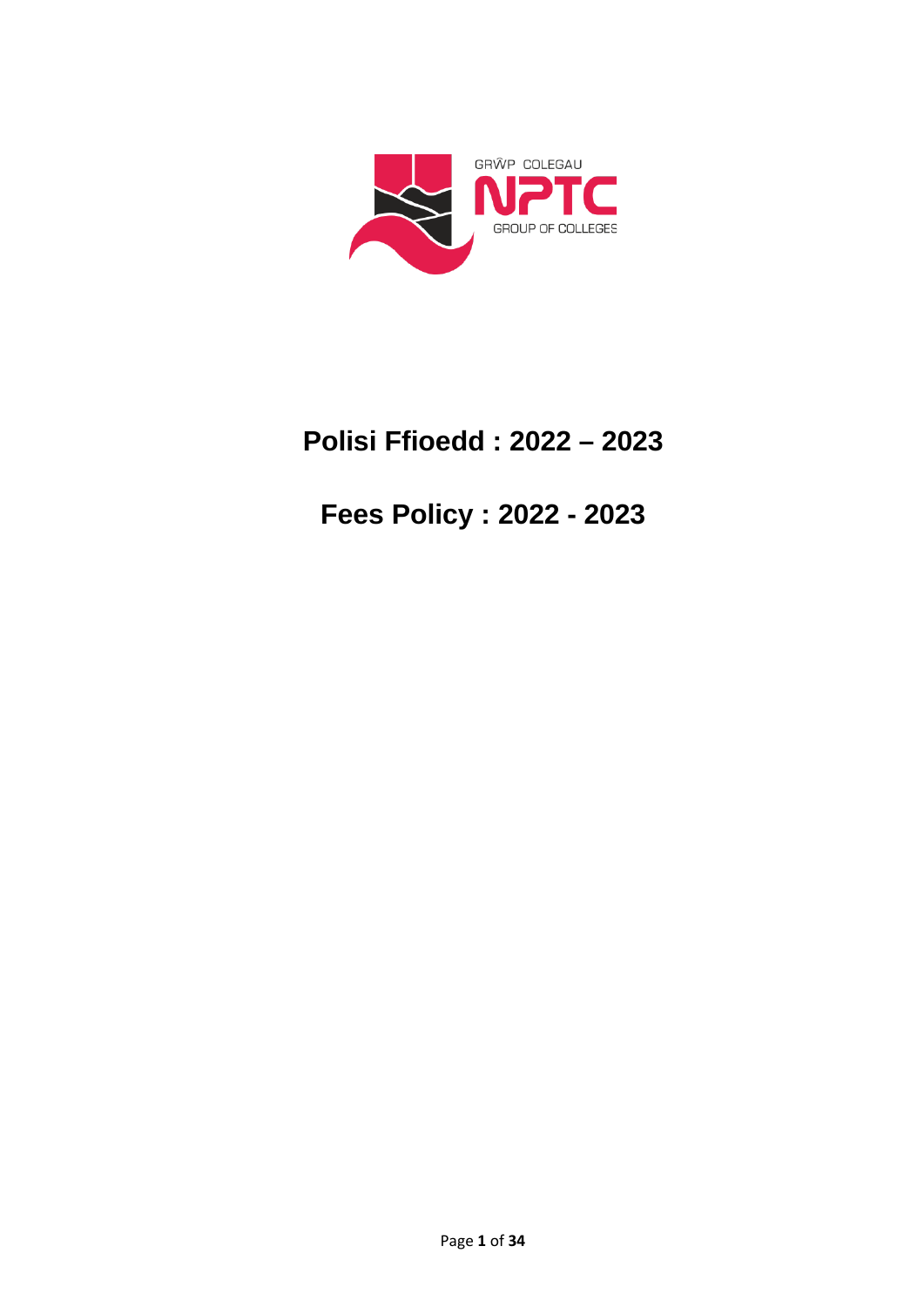### **Contents**

| <b>Section</b>   | Page No.<br>From - To | Paragraph No.<br>From - To |
|------------------|-----------------------|----------------------------|
| 1. Context       | $3 - 3$               | $1.1 - 1.2$                |
| 2. Status        | $3 - 3$               | $2.1 - 2.2$                |
| 3. Policy        | $3 - 3$               | $3.1 - 3.1$                |
| 4. Procedure     | $3 - 9$               | $4.1 - 4.52$               |
| 5. Monitoring    | $9 - 9$               | $5.1 - 5.1$                |
| <b>6. Review</b> | $9 - 9$               | $6.1 - 6.2$                |

| Appendix I   | Student Administration, Miscellaneous & International<br>Fees |
|--------------|---------------------------------------------------------------|
| Appendix II  | Course Fee Payments by Instalments and Direct<br><b>Debit</b> |
| Appendix III | Equality & Linguistic Impact Assessment                       |
| Appendix IV  | <b>HE Fees</b>                                                |

### **If you or someone you know would like this document in an alternative format please contact the HR Unit by email - [hr@nptcgroup.ac.uk](mailto:hr@nptcgroup.ac.uk)**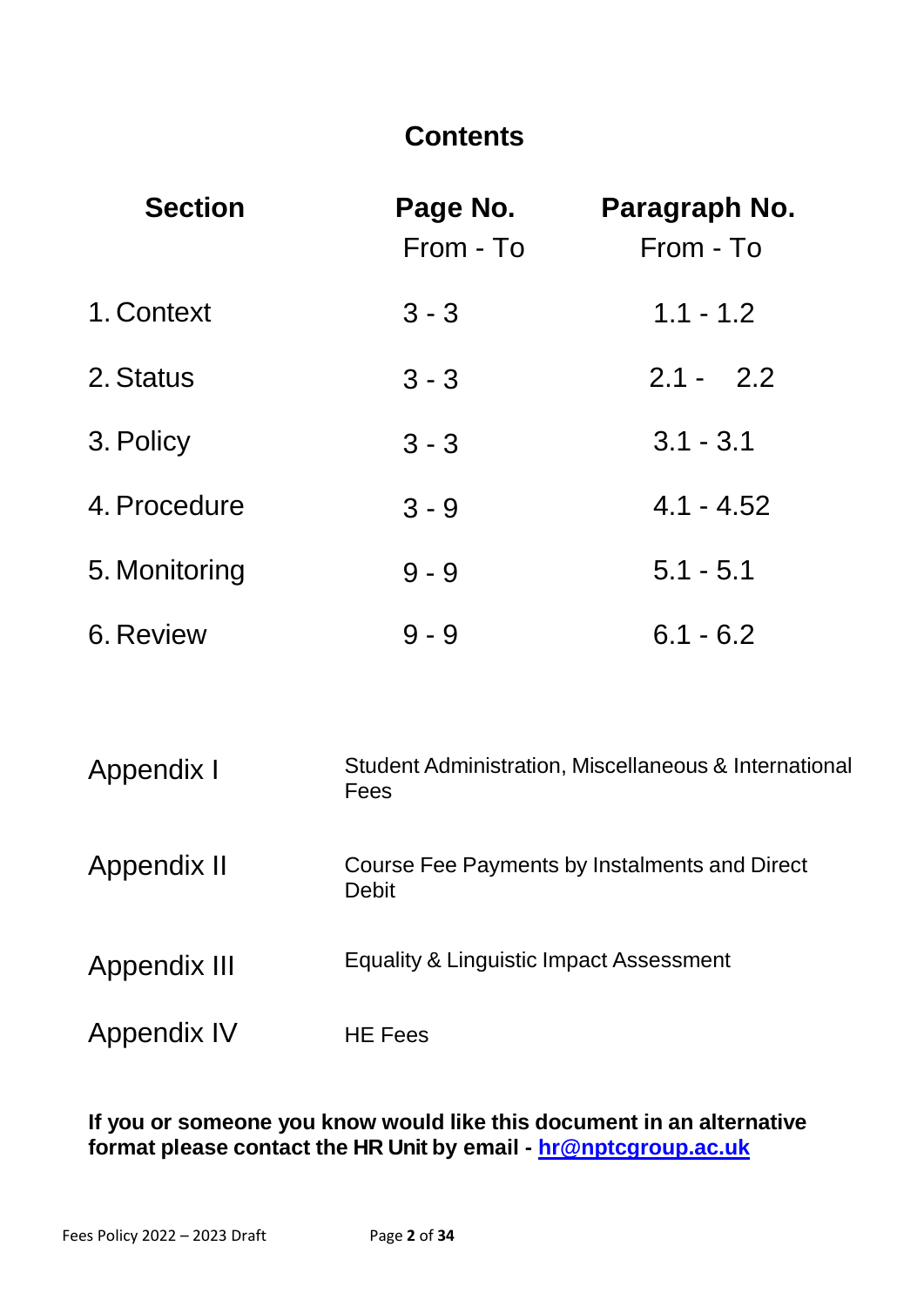# **Section 1 : Context**

- 1.1 The Strategic Plan 2019-2023 has the strategic objective to have 'fair financial policies to widen access'
- 1.2 The Fees Policy Group is charged with maximising the collection of fee income in a more efficient manner and by bringing greater clarity to NPTC Group of Colleges ('the College') procedures for the benefit of both students and staff.

### **Section 2 : Status**

- 2.1 This document was approved by the Senior Management Team on 16.03.2022 , R&GP Meeting on 17.03.2022 and the Corporation Board at its meeting on 07.04.2022. Thereafter both the policy and fee levels are subject to annual review and approval.
- 2.2 The policy has undergone Equality and Linguistic Impact Assessment, a copy of which is attached as Appendix I.

### **Section 3 : Policy**

3.1 The purpose of the Fees Policy is to outline to students and staff the charges to be levied for all courses advertised by the College. Both full and part time fees are outlined. Only fees for bespoke courses are excluded since they are the subject of negotiation between the relevant parties.

# **Section 4A : Procedure (Non International Students)**

### **Course Fees**

- 4.1 This section refers to non-international students. For details relating to international students please refer to section 4.37. For clarity, an international student is defined as "a student who is a post-16, non-UK born citizen residing in the UK who does not meet the three year UK Visa and Immigration Service residency regulations and their conditions to classify them as "home" students". Examples of international students can be found in section 4.32.
- 4.2 All programmes of study have fees attached to them.
- 4.3 However, students are not necessarily charged the full rate for the course:
	- (i) Full Time Non Higher Education (HE) Courses fees are remitted regardless of the students age;
	- (ii) Part Time Non HE Courses every programme of study has a fee attached, as advertised;
	- (iii) HE Programmes every programme of study has a fee attached, as displayed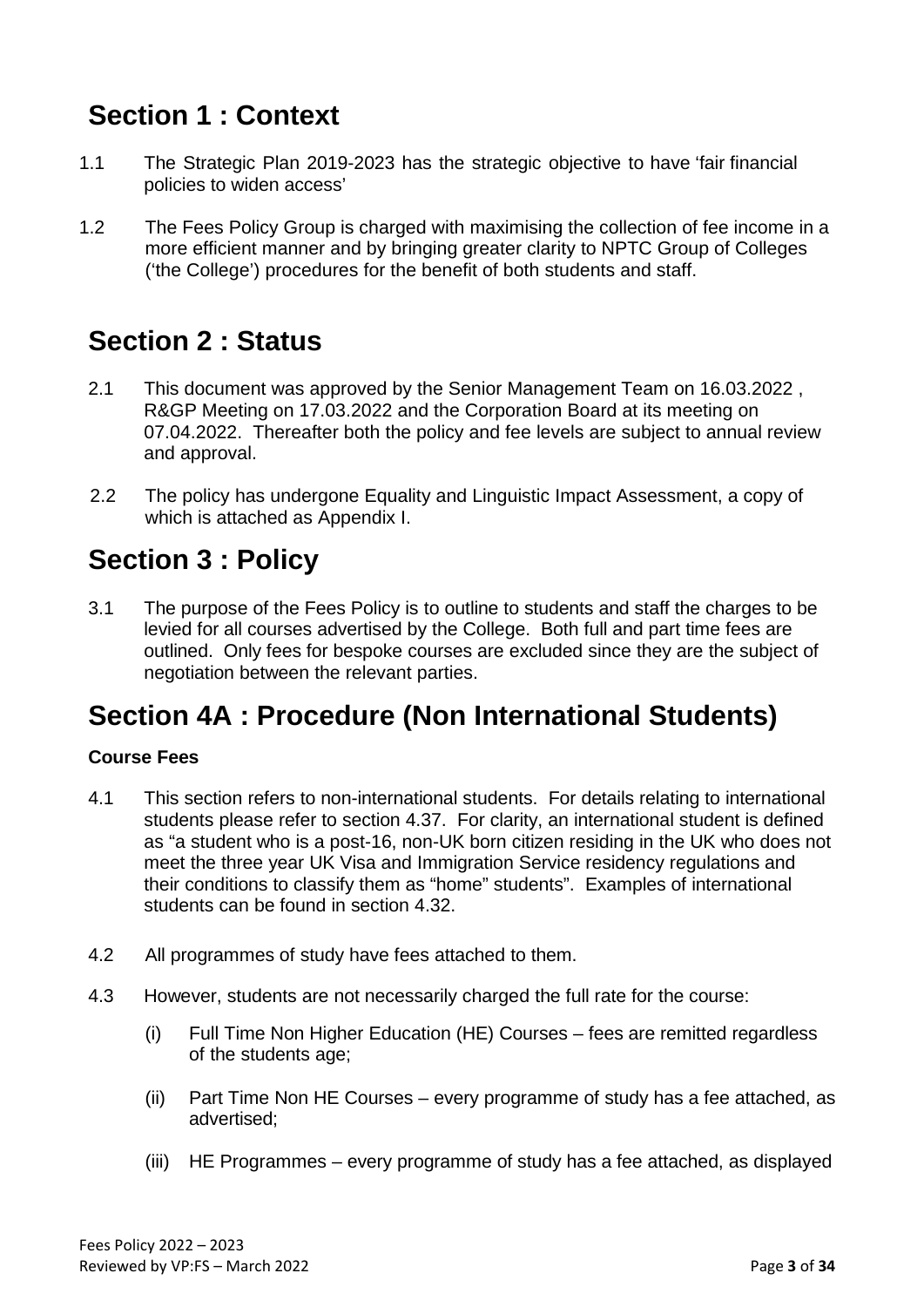in the Higher Education Fees 2022/2023 document on the College web site (the document is included here as Appendix IV).

- (iv) The College may permit payment by instalment where the total course fees are £100.00 or more. Details are given in Appendix II.
- (v) For students who start and finish a course in the same academic year the enrolment fee is that advertised irrespective of the student's start date
- (vi) Students aged between 16 and 19 (per Department for Education and Skills (DfES) definitions) are not charged for any tuition fees on Further Education (FE) courses.
- (vii) Registration fees and first exam sitting fees for courses under College promotions may be free and exclude exam re-sits.
- (viii) Specific courses or promotional courses must cover cost of course to breakeven including Awarding body approval cost.

#### **Administration Fee**

- 4.4 All non-HE students are required to pay an administration fee. For part time students the administration fee is included in the tuition fee. No student will be registered until they have paid this fee. On payment of the administration fee students will be entitled to be issued with an identity card, permitting them to be on College premises and enabling them to use the Learning Resource Centres, the Refectories and the print/copy system.
- 4.5 The administration fee is non-refundable.
- 4.6 The current administration fees can be found in Appendix I.

#### **Examination and Registration Fees**

- 4.7 The administration or course fees paid directly by students includes the cost of examination / assessment entry paperwork for initial sittings.
- 4.8 All resit exams must be paid for by the student, prior to entry.
- 4.9 If a student wishes to be entered for a resit exam after the deadline they will be recharged any late fees. This applies to **all** resit exams.
- 4.10 If a student withdraws from any exam after the entry deadline or fails to turn up for any exam for which they have been entered, they may be charged for the cost of the examination.
- 4.11 If a student decides to transfer courses mid-year, any late element of the relevant registration and examination fees may be charged to the student.
- 4.12 If the relevant tutor of a student decides to withdraw a student from an examination after any withdrawal deadlines any charges arising will be recharged to that tutor's school.
- 4.13 Any student who wishes to sit additional exams as an attainment only student, i.e.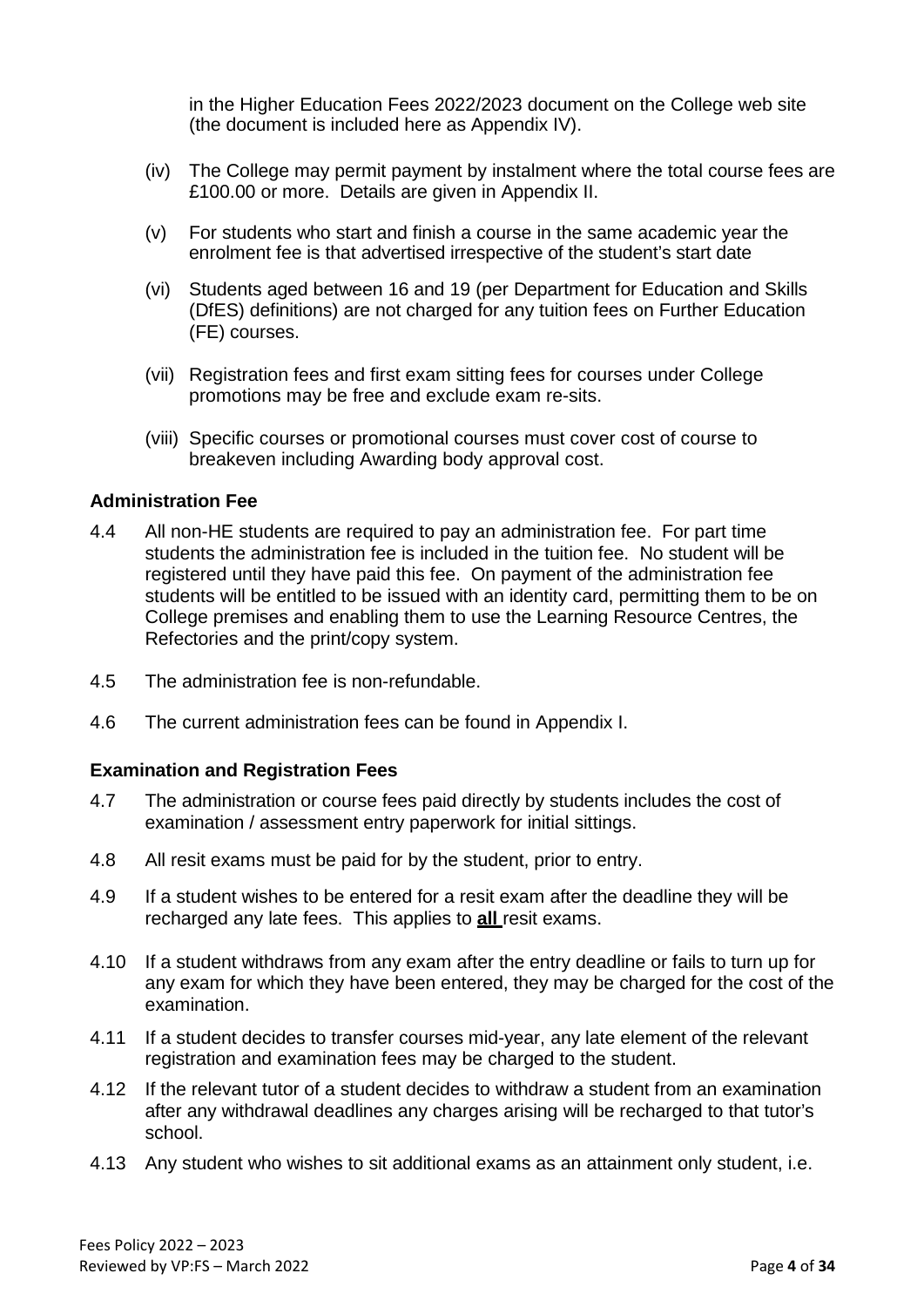does not attend any classes for those additional exams, will be charged any relevant registration and examination fees.

- 4.14 For students who are funded via Training Providers, the examination/assessment fees, including any late charges and resit fees will be subject to the specific contracts agreed with the Training Provider organisation.
- 4.15 Any individual who approaches the College as an assessment only student (attending no courses at the College at all), if accepted, will be required to cover any costs related to the administration of the assessment including but not limited to, room hire, invigilation, staff hire, and entry fees, subject to a minimum charge.
- 4.16 For clarity, students are responsible for paying their own professional fees, upon successfully completion of their course.

#### **Other Fees**

4.17 Where a sponsor is paying on behalf of a student the full course fee must be paid. This will apply even if the student would have been able to claim reduced fees if making payment themselves.

#### **Part Time Fees**

- 4.18 Details of current part time fees can be found on the College website, however, part time fees along with funding available must cover cost of delivery for breakeven number of students with specific approval and contrary to policy.
- 4.19 Fees may differ subject to the availability of Funded Projects see 4.3 (vii).
- 4.20 The general increase in fees for 2022 2023 will be 0%. The usual caveat remains where Heads of School request specific price changes for individual courses on the basis of local market forces. There may be instances where courses will be offered for less than the standard fee where specific campaigns are run.

#### **Refund of Part Time & HE Fees**

- 4.21 For a full year course where a part time FE student leaves within four weeks from the commencement of the course, including course induction, there will be a full refund less the administration fee.
- 4.22 For courses that are less than a full year in duration, full refunds will be made within the pro-rated equivalent of four weeks for a full year course (less the administration fee), or else there will be no refund.

For refunds relating to Higher Education courses, please see the Higher Education Fees 2022/2023 document at Appendix IV.

4.23 If the College is responsible for cancelling a course then the student will receive a full refund. In the event of the College changing the scheduled time of the course, meaning that a student can no longer attend, then the student will be eligible for a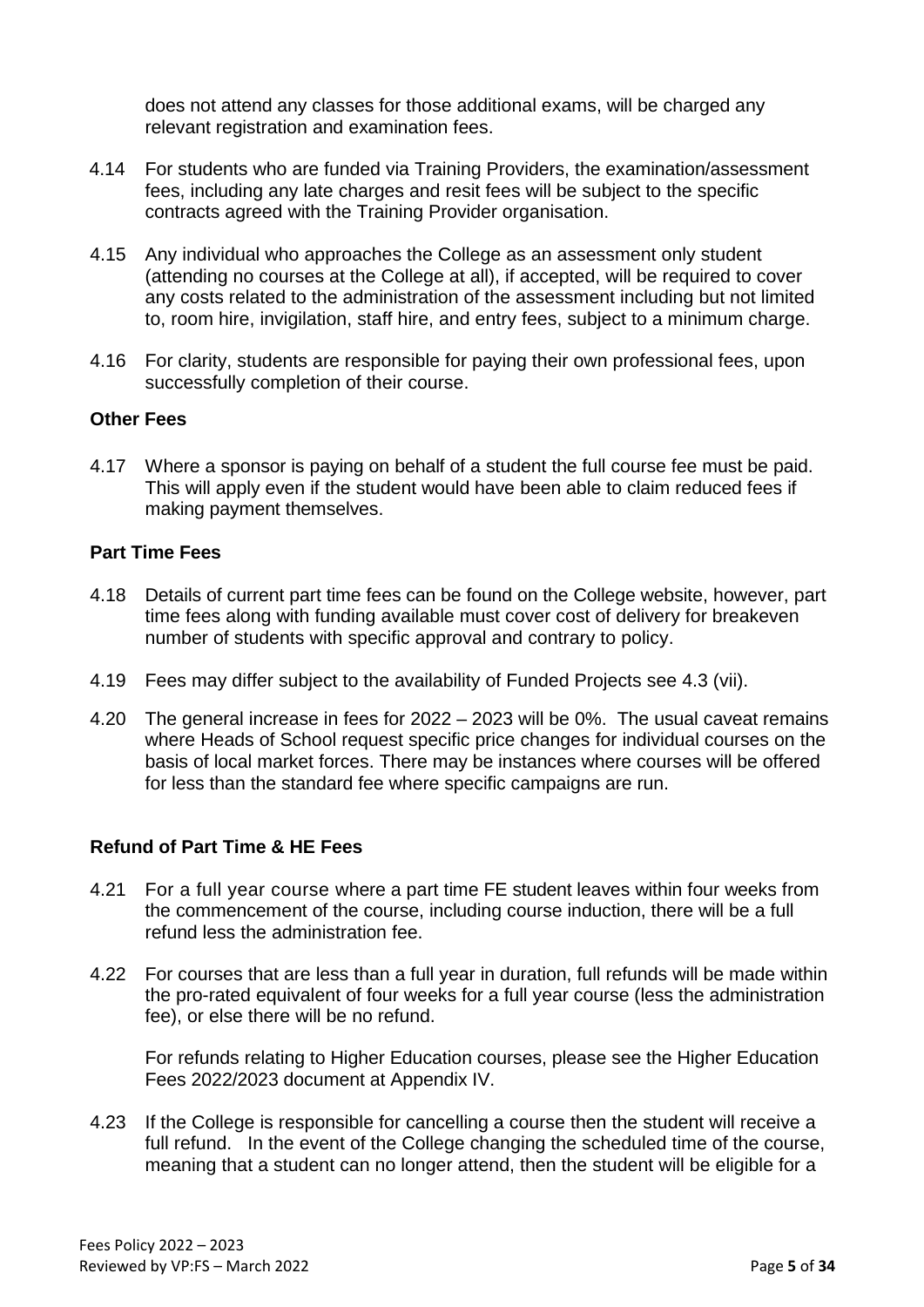refund on a pro-rated basis from the time of the change. In the event that the course is moved from one campus to another location which is not accessible by the student, then the student will be eligible for a refund on a pro-rated basis from the time of the change. A change of delivery from campus based to online does not constitute a change of location, accordingly the student would not be eligible for a refund. A change in mode of delivery would not constitute a reason for a refund.

- 4.24 For courses where a registration fee is required to be paid by the student to the qualification body, if the student leaves later than eight weeks from the date of enrolment no refund of that fee will be made since the College will have incurred the cost of registering the student with the relevant body.
- 4.25 Where the examination fee has been paid by the student, but no entry completed by the College, the fee will be refunded in full should the student leave the course.
- 4.26 Refunds will only be processed within the academic year to which they apply.
- 4.27 If a student is excluded for disciplinary reasons no refund will be issued.

#### **Eligibility for Concessions**

- 4.28 Anyone wishing to claim a reduction in course fees must complete Form NPTC36. Proof of receipt of benefits from the Department for Work & Pensions or the Employment Service (Job Seekers Allowance) must be provided.
- 4.29 Any part time student who meets the equivalent thresholds criteria for EMA and FCF eligibility may apply for and receive reduced fees where proof of total household income is provided. This threshold and criteria will match the EMA guidance for 2022 – 2023 in the way it is assessed.
- 4.30 Students can usually receive a maximum of two courses at the reduced fee per academic year.
- 4.31 The College is committed to implementing the requirements of the Welsh Government issued document entitled "Delivering community learning for Wales" in a fair and considered manner. In respect of this:
	- Any home student aged 16 and above accessing an Adult Community Learning basic skills and / or English for Speakers of Other Languages (ESOL) programme, including contextualised basic skills and citizenship courses are exempt from tuition fees;
	- Those who are not currently in education, training or employment and are in receipt of state benefits or support (excluding state retirement pension) are entitled to claim the substantially reduced fee.
	- Those aged 50 plus who are not in full time employment and are unable to fund their own learning as a consequence of low income are entitled to claim the heavily reduced fee in line with the reduced fee policy.

The College will further refine our approach to this Welsh Government initiative as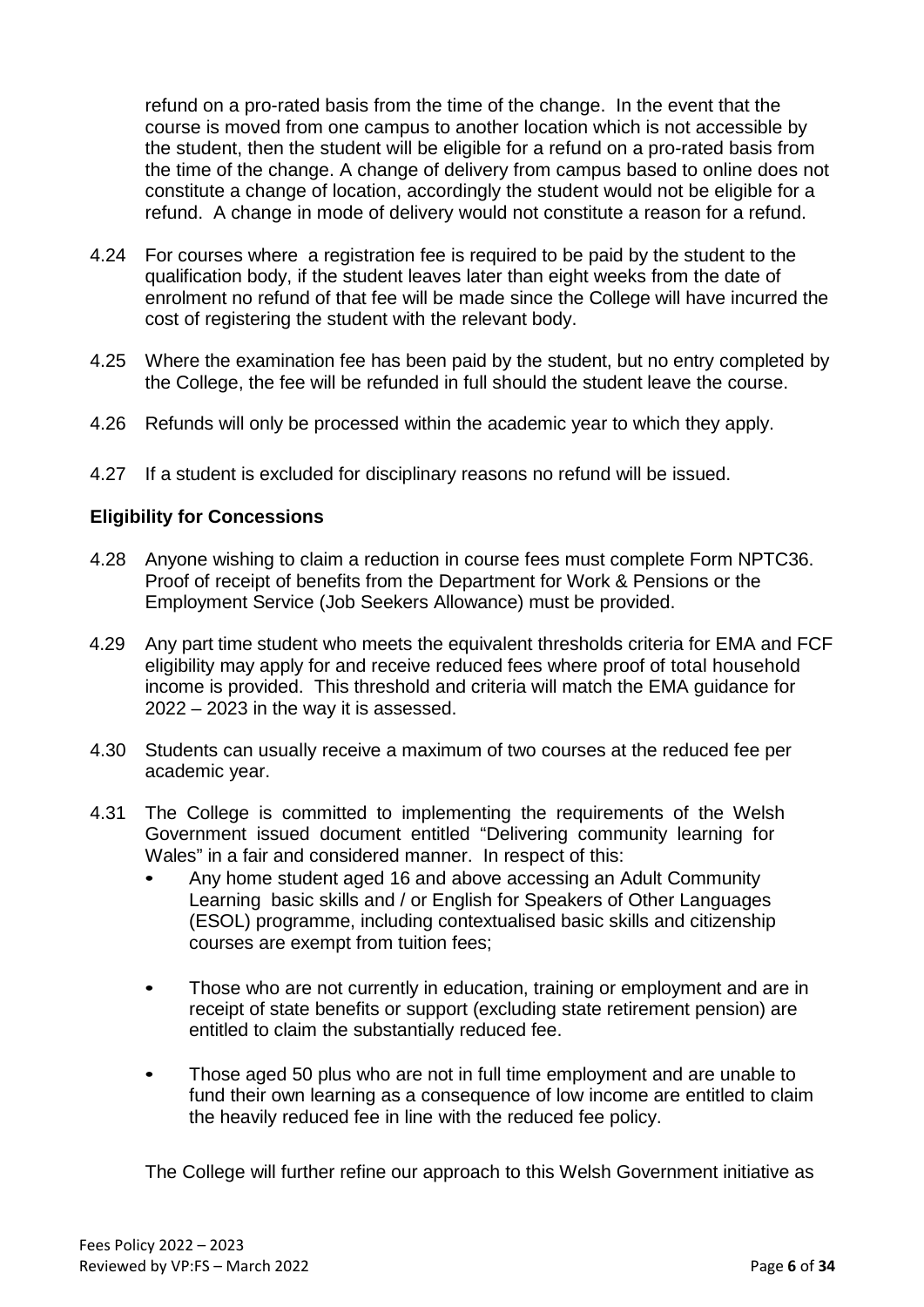the specific requirements are made clearer.

# **Section 4B : Procedure (International Students)**

#### **International Students**

4.32 As mentioned in section 4.1, the definition of an international student is given as "a student who is a post 16, non UK born citizen residing in the UK who does not meet the three year UK Visa and Immigration Service residency regulations and their conditions to classify them as "home" students".

Examples of "international" students are:

- Students who are undertaking English for Speakers of Other Languages (ESOL) where they do not meet three year UK rule.
- Students who have asylum seeker or refugee status.
- Students who reside outside of the UK who have been granted a Tier 4 visa and are sponsored by the College.
- Students who have been issued Student Visitor Visas for up to eleven months to study for English Language learning purposes.

These categories are subject to UK Visa and Immigration Service rules and regulations changes.

- 4.33 The International Fees Policy relates to those students who are **not defined** as "home" students. "Home" students share the same entitlements as other College students and fees concur with the procedures in Section 4 (Non- International Students).
- 4.34 All International courses are exclusive of administration fees.

#### **International Course Fees**

- 4.35 All programmes of study have fees attached to them, which include the administration fee.
- 4.36 For students who meet the criteria for being classed as an international student, different levels of fees will apply, depending on the course of study undertaken.
- 4.37 For students who wish to undertake FE courses who do not require Tier 4 Sponsorship, but do not meet the stated residence requirements in line with DfES FE Specific Guidance, the full "overseas" fee rates apply as detailed in Appendix 1.
- 4.38 Fees are charged for all international provision and the rates can be found in Appendix I.
- 4.39 For clarity, the rates shown in the part-time prospectus relate to those who are defined as "home" students. For those who meet the criteria for being defined as international students, the "Overseas" HE part time rates apply as detailed in Appendix 1 of this policy.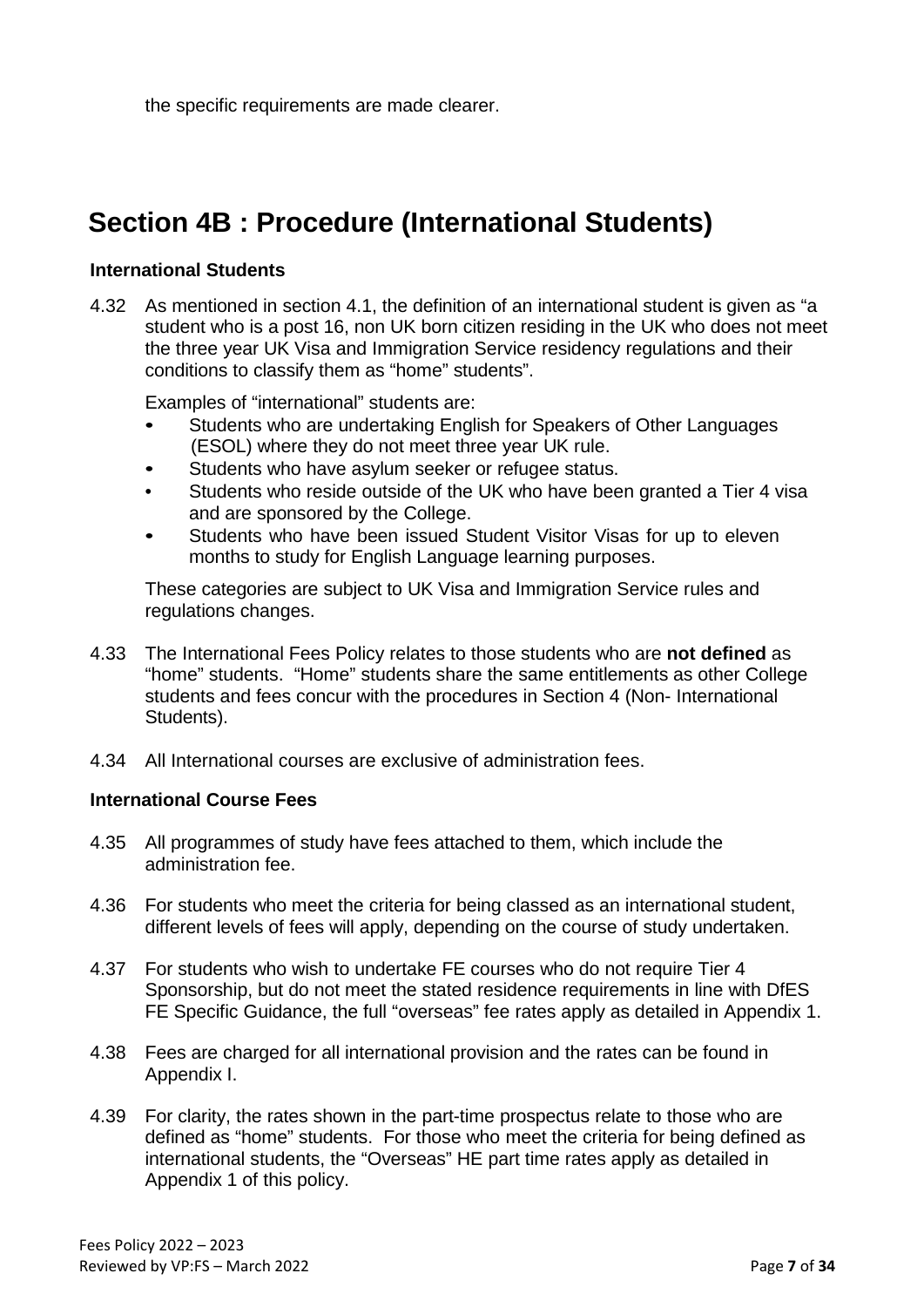- 4.40 Please note that Tier 4 sponsored students **are not** legally eligible to undertake part time study. However, full time international students wishing to study an additional part time programme are permitted to do so at an additional cost where international fees will apply.
- 4.41 English for Speakers of Other Languages (ESOL) programmes carry full international fees requirements where residency requirements are not met. Specific international fees are set out in Appendix 1 for ESOL programmes.
- 4.42 Refugees who qualify for "home" fees and full student support must be recognised by the UK government as a refugee under the 1951 Convention, and on the first day of the first academic year of the course be resident in the UK (for fees) and in the country of the UK to which the student is applying for Student Support and; not have ceased to be ordinarily resident in the UK and Islands since being recognised as a refugee.
- 4.43 In Higher Education no provision is made in the Regulations for Asylum Seekers to be entitled to pay "home" fees or claim Student Support. Any applications will be considered on an individual basis in collaboration with the HE franchise partner.
- 4.44 Should any further examinations or test entries be required (e.g. IELTS), this must be paid by the student.

#### **Payment of Fees for International Students**

- 4.45 The College requires full payment of fees, or balance, at enrolment for all international students.
- 4.46 For those students who are Tier 4 Sponsored students, a deposit of £1,000 will be required. No Confirmation of Acceptance for Studies (CAS) will be issued without the deposit of £1,000. The balance must then be paid in full at enrolment.

#### **Refund of Fees for International Students**

- 4.47 For all international applicants who require a visa, where the visa has been declined by the UK Visa and Immigration Service and proof can be provided that this was beyond the applicant's control, full fees minus an administration charge of £200 will be refunded.
- 4.48 All requests for refunds will be assessed on a case-by-case basis by the Assistant Principal: Worldwide Operations. If the refund is approved, it will be actioned on the same basis as for a home student.
- 4.49 If an international student is excluded for disciplinary reasons no refund will be issued.

#### **Eligibility for reduced fees**

4.50 Reduced fees for international students will be on the basis of their eligibility under UK Visa and Immigration Service and Welsh Government DfES criteria. In the case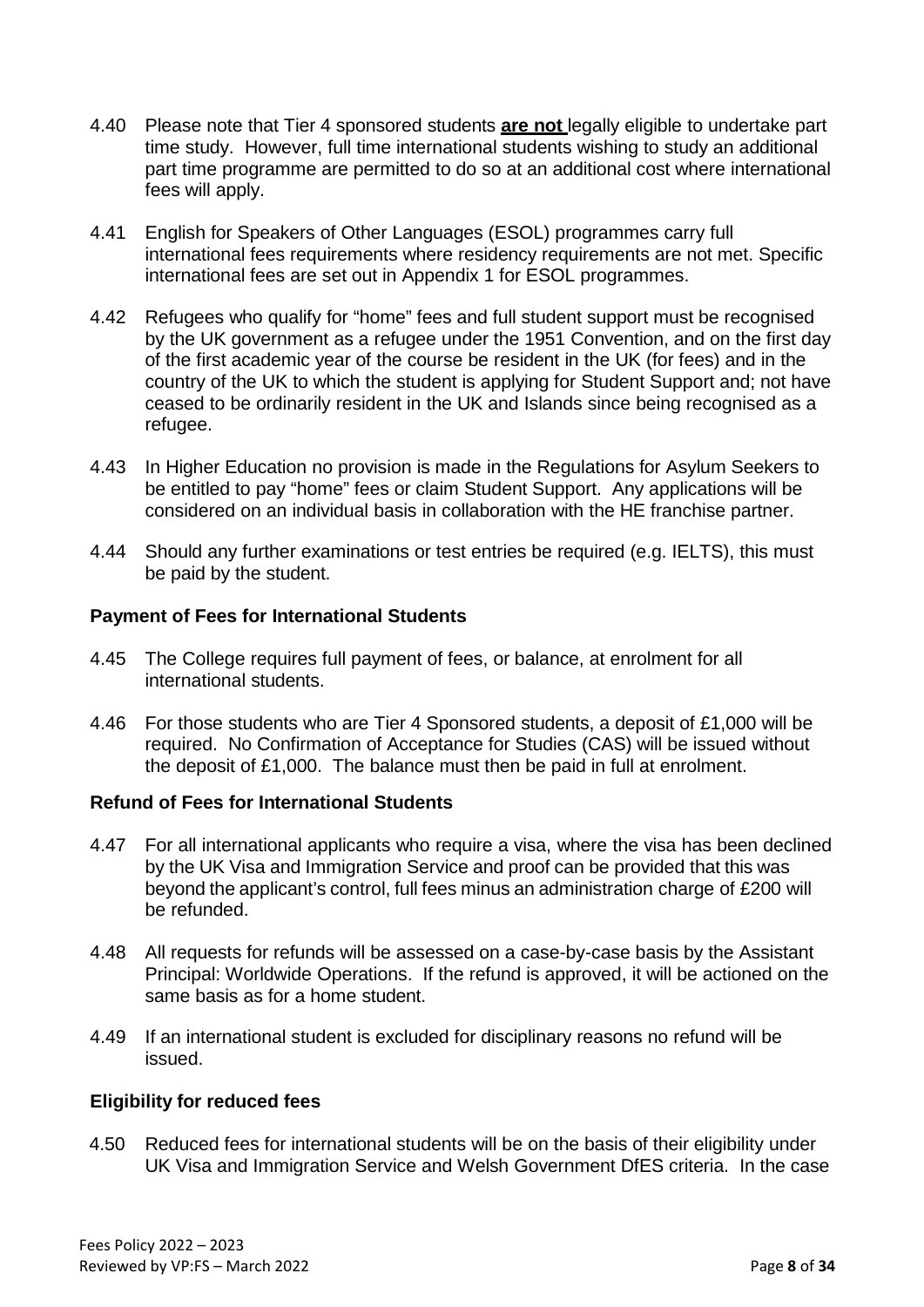of FE full time courses, if the student meets the residency eligibility criteria for nonpayment of fees, then this will apply. For all other provision if the student meets the residency criteria, then "home" rates will apply.

4.51 Where the student does not meet the residency eligibility criteria, full "overseas" rates will apply**. All Tier 4 Sponsored students will be charged the "overseas" rates.**

### **Section 5 : Monitoring**

5.1 Monitoring of the Fees Policy is the responsibility of the Fees Policy Group, chaired by the Vice Principal: Financial Services.

### **Section 6 : Review**

- 6.1 The Fees Policy is subject to annual review by the Fees Policy Group. The review will be completed by no later than end of February of each year in order that the Policy can be considered and approved at the meeting of the Resources & General Purposes Committee in the Spring Term of that academic year.
- 6.2 The next review date will be 28 February 2023.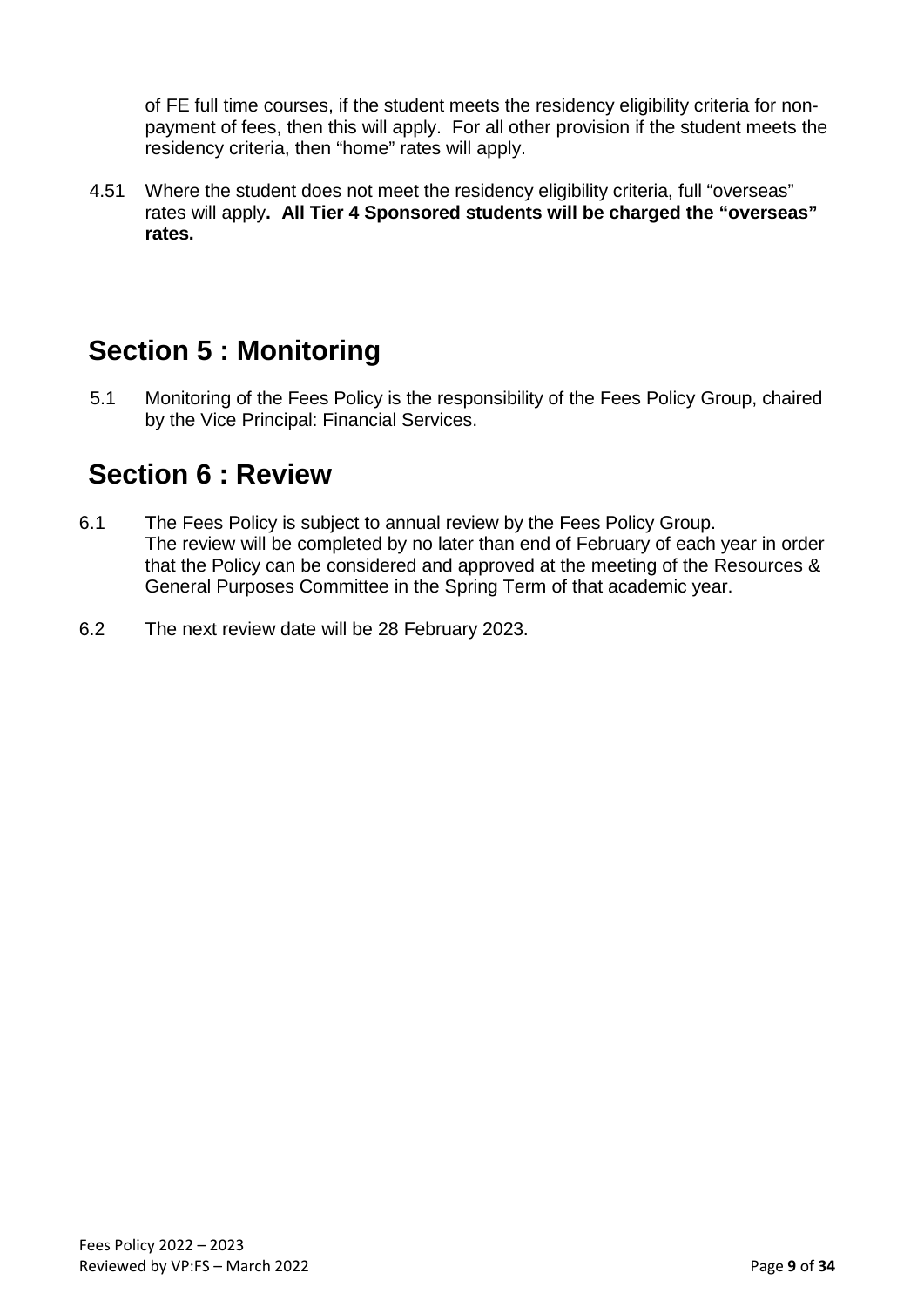

### **Home Student Fees 2020 – 2021**

#### **Student Administration Fee**

- For students enrolling on FE courses £25
- For resit only enrolments, an appropriate charge will be made

#### **Miscellaneous Fees**

- Replacement of student ID pass £10 \* If a replacement is issued and then the original ID pass found no refund of the replacement fee will be made
- Replacement of staff ID pass £10 \*
- Replacement (lost) lanyard £1
- Instalment payments (FE students) administration fee £30
- Administration charge for 'bounced' payments (Direct debits or cheques) £30 per payment (all students)
- Minimum charge for assessment only students £50
- \* NOTE: If a pass is lost due to theft, e.g. a stolen purse, wallet or bag, the replacement fee will be waived upon production of a letter from the police detailing the incident number.

### **International Student Fees 2022 – 2023**

All international fees are inclusive of the administration fee but are exclusive of accommodation, subsistence, travel and related costs.

• English for Speakers of Other Languages (ESOL) £7.00 per hour

### **Further Education:**

• Full time FE programmes will be charged equivalent to £13.00 per hour (based on A Level fees of 500 hours  $@E13.00$  per hour = £6,500; though the actual published and chargeable fee is £6,450.

### **Higher Education (Level 4 and above):**

- The charge set for HE programmes will be set in accordance with the franchise partner
- Non-franchised part time HE provisions for international students who are non-Tier 4 Sponsored will be calculated on a case-by-case basis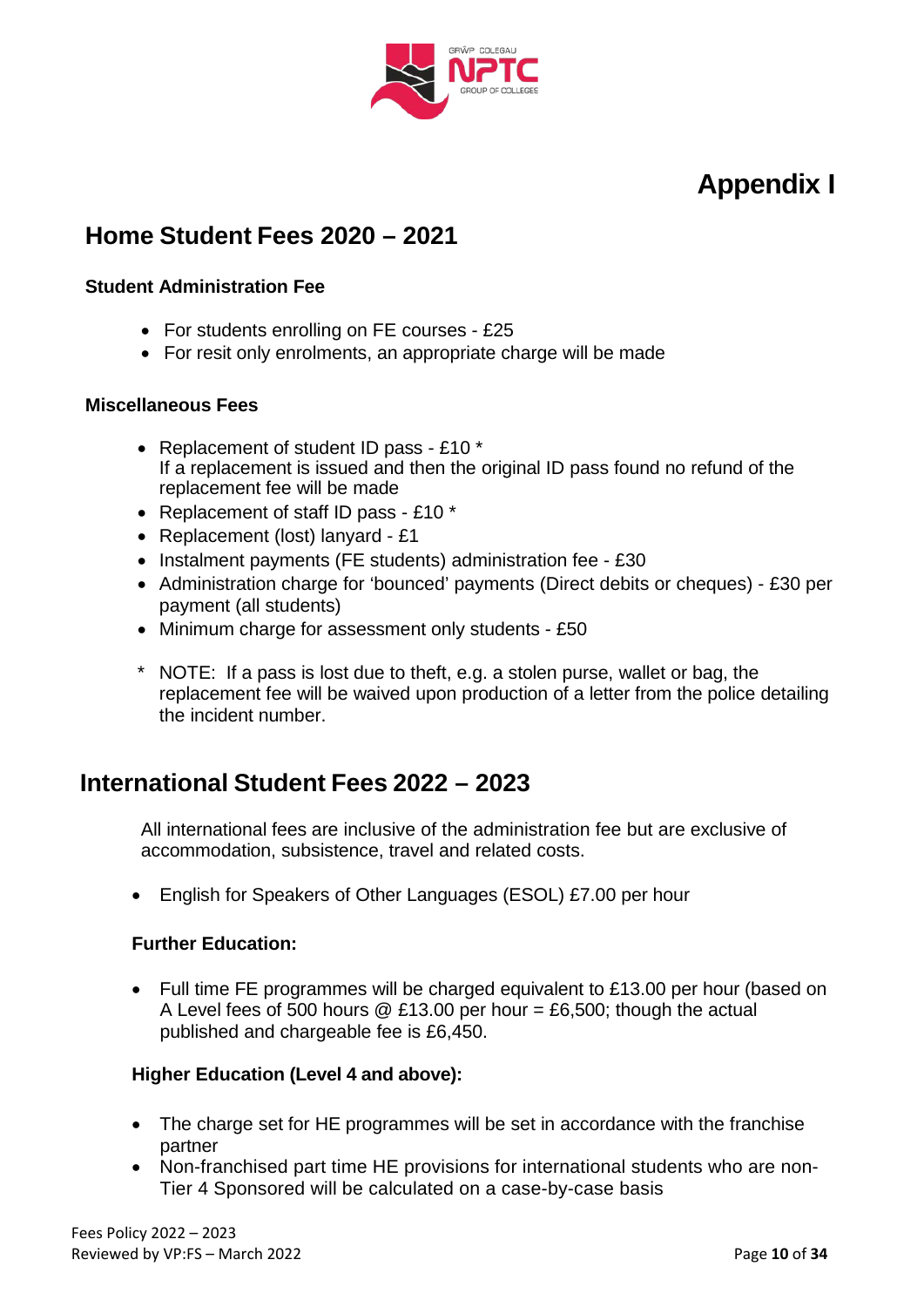

#### **Course Fee Payments by Instalments and Direct Debit**

• The College may permit the payment of fees by instalment where the total course fees are £100.00 or more. There are 2 payment options:

#### **Instalments by Sales Invoice**

- The initial payment of 1/3 of total cost (to include all examination and registration fees) must be paid at the time of enrolment.
- The second instalment of 1/3 of total cost will be invoiced on 1 December.
- The final instalment of 1/3 of total cost will be invoiced on 1 February.

#### **Instalments by Direct Debit**

- Students may pay by Direct Debit in up to 8 instalments from November to May on the first of each month. The first payment must be paid at the time of enrolment and a further 7 payments will be processed using the Direct Debit system commencing the beginning of November.
- Should a Student request paying by Direct Debit after September the number of payments will then reduce to 7 payments from October, 6 in November to 2 in March or full payment from April all of which can be processed through the Direct Debit system.
- For commercial courses that do not follow the academic year timetable, the schedule for Direct Debits will be agreed with the relevant manager on a case-bycase basis.
- When paying by instalments, the relevant College administration fees, as stated in Appendix I, are payable with the first instalment.
- When paying by Direct Debit, the relevant College administration fees, as stated in Appendix I, will be split across the first three Direct Debit payments.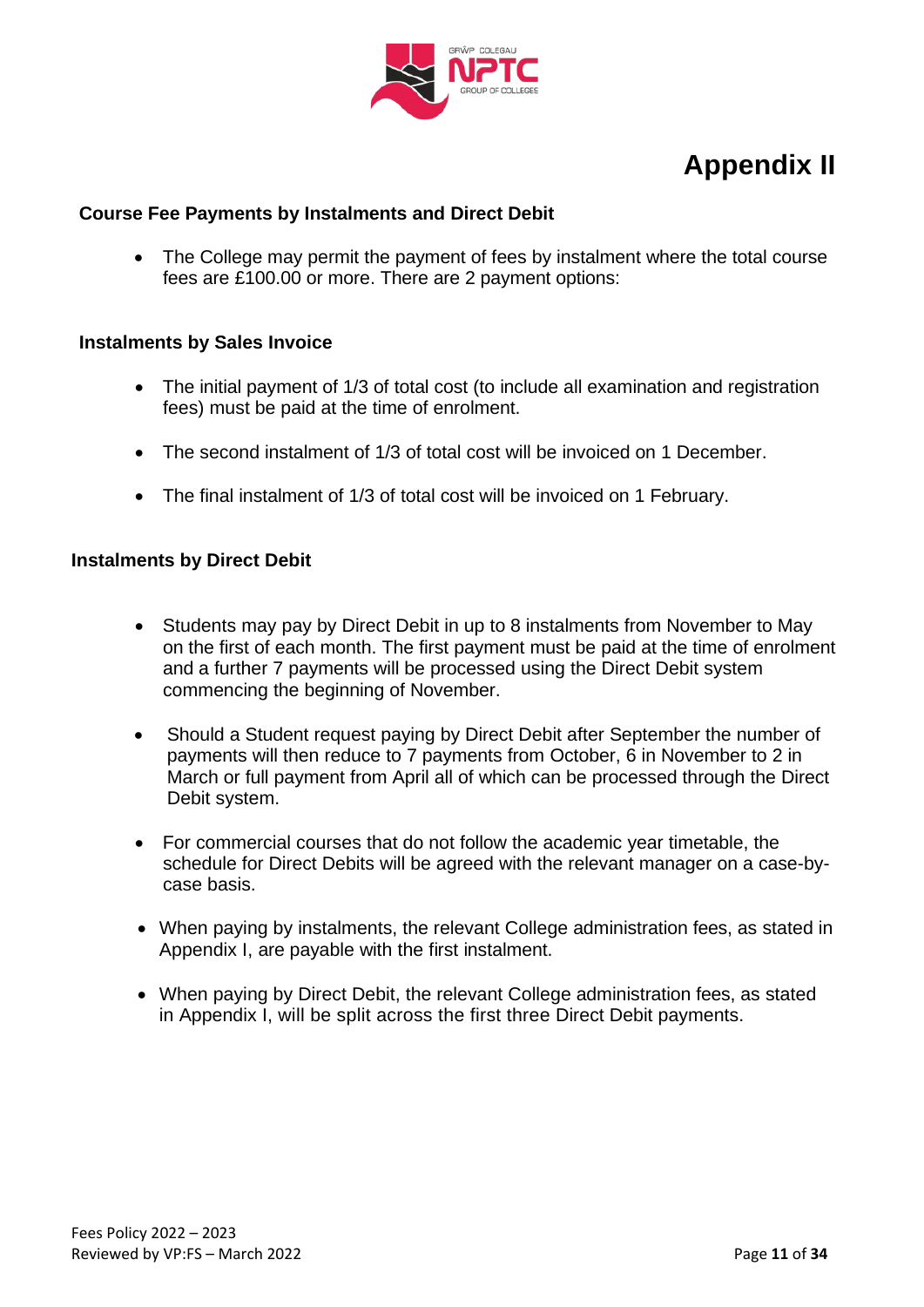

### **Equality and Linguistic Impact Assessment & Screening Document**

This document is used to record the assessment of whether or not a change to a policy, practice or provision will have a negative or positive impact on the equality of a protected characteristic or the use of the Welsh Language.

### **Stage 1 – Initial Screening**

Firstly consider what item is being assessed and what is its purpose?

Using the boxes below, provide a description of the policy, practice or provision being assessed with a short statement about what the item is intended to achieve (its aims and objectives) and who is affected, e.g. staff, students, parents/carers, partners, etc.

| Description of item:                                                                            |
|-------------------------------------------------------------------------------------------------|
| <b>Fees Policy</b>                                                                              |
|                                                                                                 |
| Aims & objectives:                                                                              |
| To set the framework for College tuition and related fees/charges for the next academic<br>year |
| Those affected – e.g. staff, students, parents, partners etc :                                  |

**Students** 

Considering the item being assessed, use the boxes below to record your initial thoughts on the possible consequences for the nine protected characteristics and the use of the Welsh Language.

| <b>Protected</b>      | Potential impact positive or negative |
|-----------------------|---------------------------------------|
| <b>Characteristic</b> |                                       |
| <b>Sex</b>            | N/A                                   |
| Also called gender,   |                                       |
| means a man or a      |                                       |
| woman                 |                                       |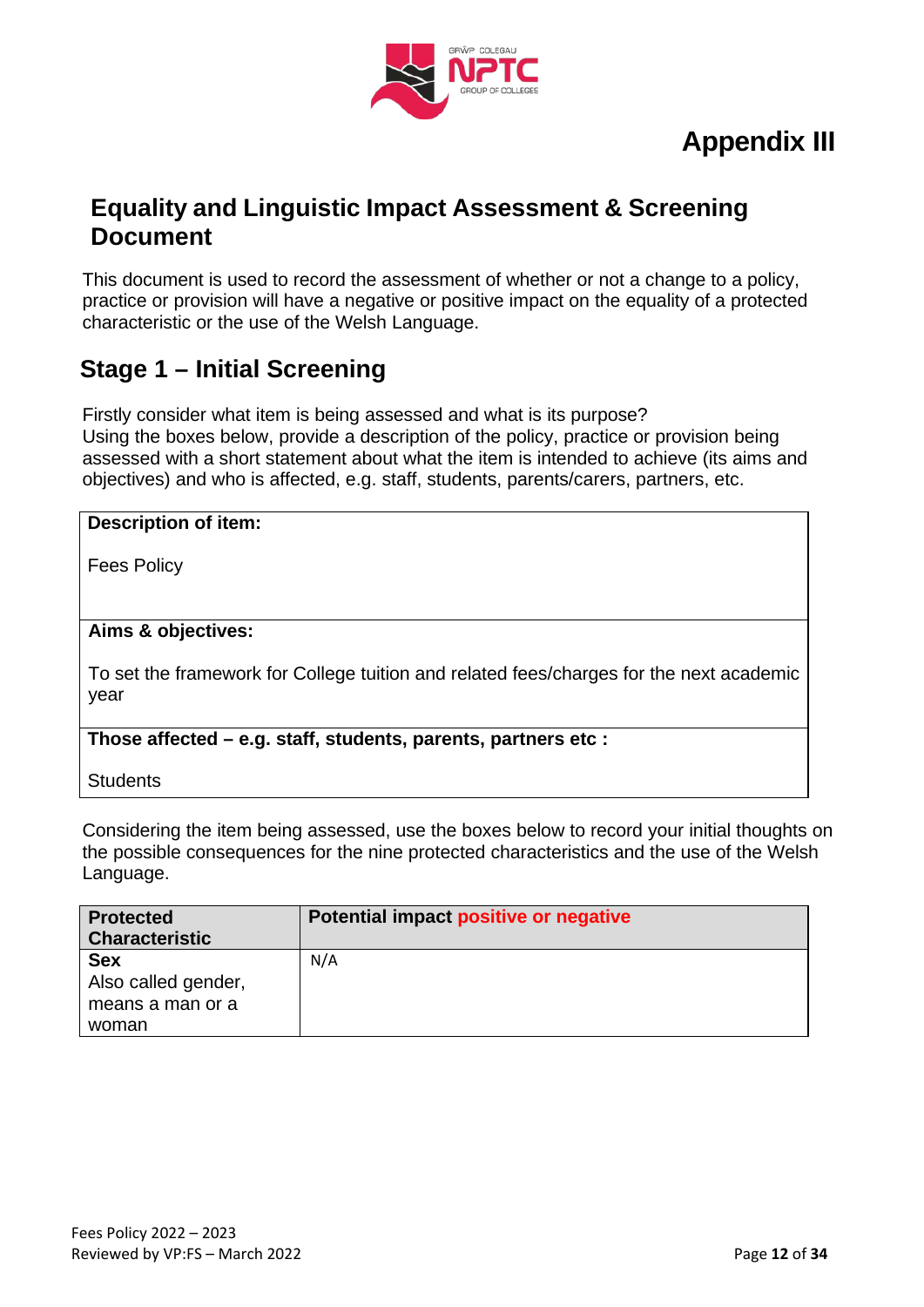

| Race                                                                                                                                                                                                                                                                                                                      | Students from outside the UK                                                                                                                                                                                                                                                                                                                                                                                                                                                                                                                                |
|---------------------------------------------------------------------------------------------------------------------------------------------------------------------------------------------------------------------------------------------------------------------------------------------------------------------------|-------------------------------------------------------------------------------------------------------------------------------------------------------------------------------------------------------------------------------------------------------------------------------------------------------------------------------------------------------------------------------------------------------------------------------------------------------------------------------------------------------------------------------------------------------------|
| Refers to the protected<br>characteristic of Race. It<br>refers to a group of<br>people defined by their<br>race, colour, and<br>nationality (including<br>citizenship) ethnic or<br>national origins                                                                                                                     | Potentially the policy could be perceived as having a negative<br>impact in respect of race/nationality as overseas students are not<br>funded by the Welsh Government and so are charged higher<br>tuition fees than home students. They are also subject to<br>additional rules based on NPTC Group's obligations in respect of<br>UK Visa and Immigration Service rules. However, if NPTC Group<br>of Colleges did not differentiate between students in this way,<br>then no international students would be able to access learning at<br>the College. |
| <b>Protected</b><br><b>Characteristic</b>                                                                                                                                                                                                                                                                                 | Potential impact positive or negative                                                                                                                                                                                                                                                                                                                                                                                                                                                                                                                       |
| Age                                                                                                                                                                                                                                                                                                                       | Students aged 19 years and over                                                                                                                                                                                                                                                                                                                                                                                                                                                                                                                             |
| Where this is referred to, it<br>refers to a person<br>belonging to a particular<br>age (e.g. 32 year olds) or<br>range of ages (e.g. 18 - 30<br>year olds).                                                                                                                                                              | Potentially the policy could be perceived as having a negative<br>impact in respect of age as the Welsh Government requires that<br>students less than 19 years are not charged course fees. This is<br>beyond NPTC Group of College's control                                                                                                                                                                                                                                                                                                              |
| <b>Gender Re- assignment</b><br>The process of<br>transitioning from one<br>gender to another                                                                                                                                                                                                                             | N/A                                                                                                                                                                                                                                                                                                                                                                                                                                                                                                                                                         |
| <b>Sexual Orientation</b><br>Whether a person's<br>sexual attraction is<br>towards their own sex,<br>the opposite sex or to<br>both sexes                                                                                                                                                                                 | N/A                                                                                                                                                                                                                                                                                                                                                                                                                                                                                                                                                         |
| <b>Religion &amp; Belief</b><br>Religion has the meaning<br>usually given to it but<br>belief includes religious<br>and philosophical beliefs<br>including lack of belief<br>(e.g. Atheism). Generally,<br>a belief should affect your<br>life choices or the way<br>you live for it to be<br>included in the definition. | N/A                                                                                                                                                                                                                                                                                                                                                                                                                                                                                                                                                         |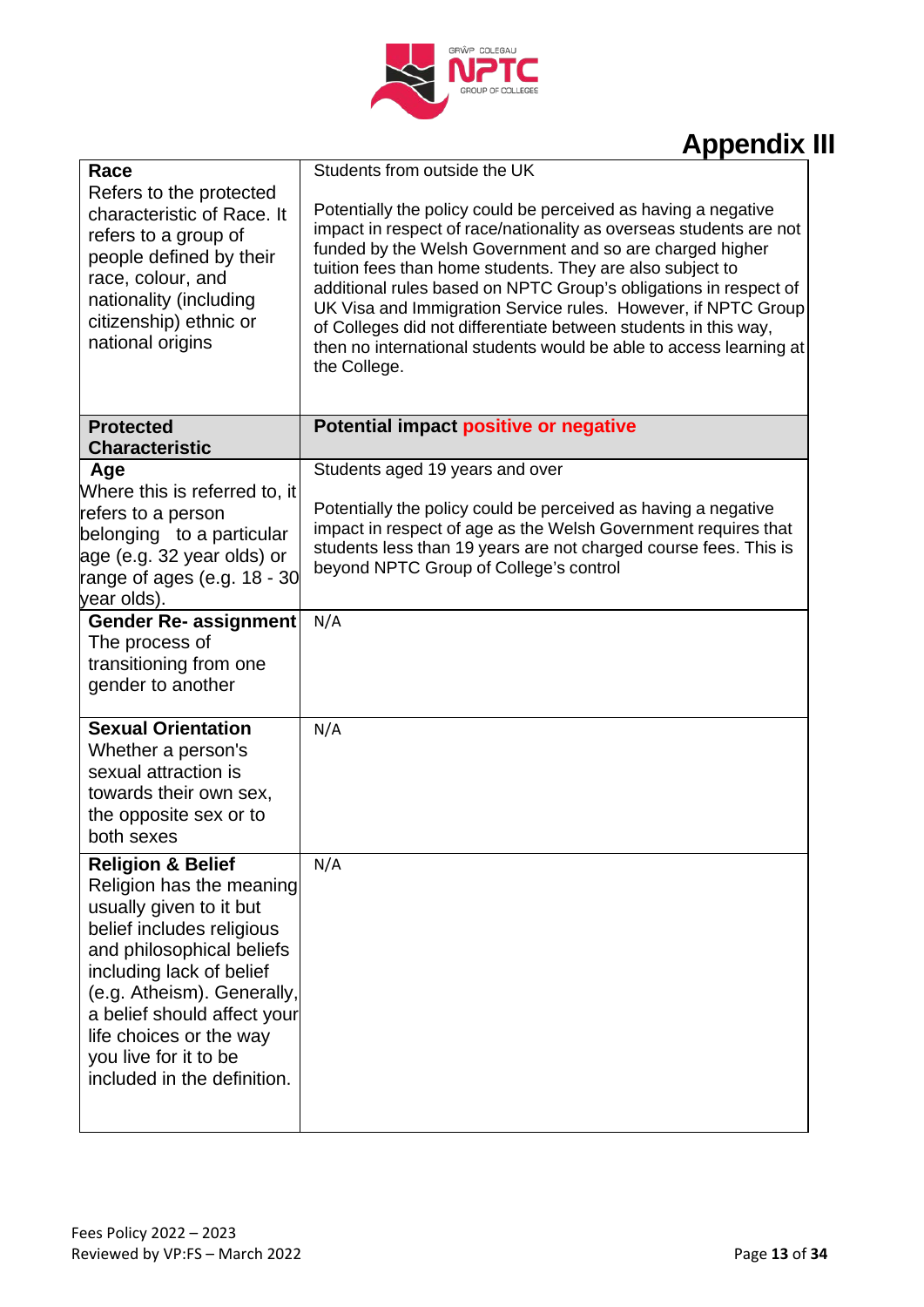

| <b>Pregnancy &amp; Maternity</b>              | N/A                                   |
|-----------------------------------------------|---------------------------------------|
| Pregnancy is when                             |                                       |
| expecting a baby,                             |                                       |
| Maternity refers to period                    |                                       |
| after the birth                               |                                       |
| <b>Marriage &amp; Civil</b>                   | N/A                                   |
| <b>Partnership</b>                            |                                       |
| Marriage - between                            |                                       |
| same or opposite sex                          |                                       |
| couples, Civil Partnership -                  |                                       |
| between same sex couples                      |                                       |
|                                               |                                       |
| <b>Disability</b>                             | N/A                                   |
| Any long term condition                       |                                       |
| that effects day to day                       |                                       |
| activity. Conditions include                  |                                       |
| hearing, visually                             |                                       |
| & physical impairment,                        |                                       |
| learning disability, mental                   |                                       |
| health, cancer, HIV & MS                      |                                       |
|                                               |                                       |
| The Use of the Welsh                          | Potential impact positive or negative |
|                                               |                                       |
| Language                                      |                                       |
| <b>Welsh The Welsh</b>                        | None                                  |
| Language (Wales)                              |                                       |
| Measure 2011 establishes                      |                                       |
| equal rights for Welsh                        |                                       |
| speakers, based on the                        |                                       |
| principle that the Welsh                      |                                       |
| language should be treated                    |                                       |
| no less favourably than the                   |                                       |
| English language.                             |                                       |
|                                               |                                       |
| The principle is enshrined                    |                                       |
| as a set of statutory rights                  |                                       |
| in the 182 Welsh language                     |                                       |
| 'Standards' that apply to                     |                                       |
| FE colleges (from 1 April                     |                                       |
| 2018). Developers or                          |                                       |
| reviewers of a policy must                    |                                       |
| ensure that it complies with                  |                                       |
| the relevant 'Standards'                      |                                       |
| and consider whether it                       |                                       |
| has a positive or negative<br>impact on them. |                                       |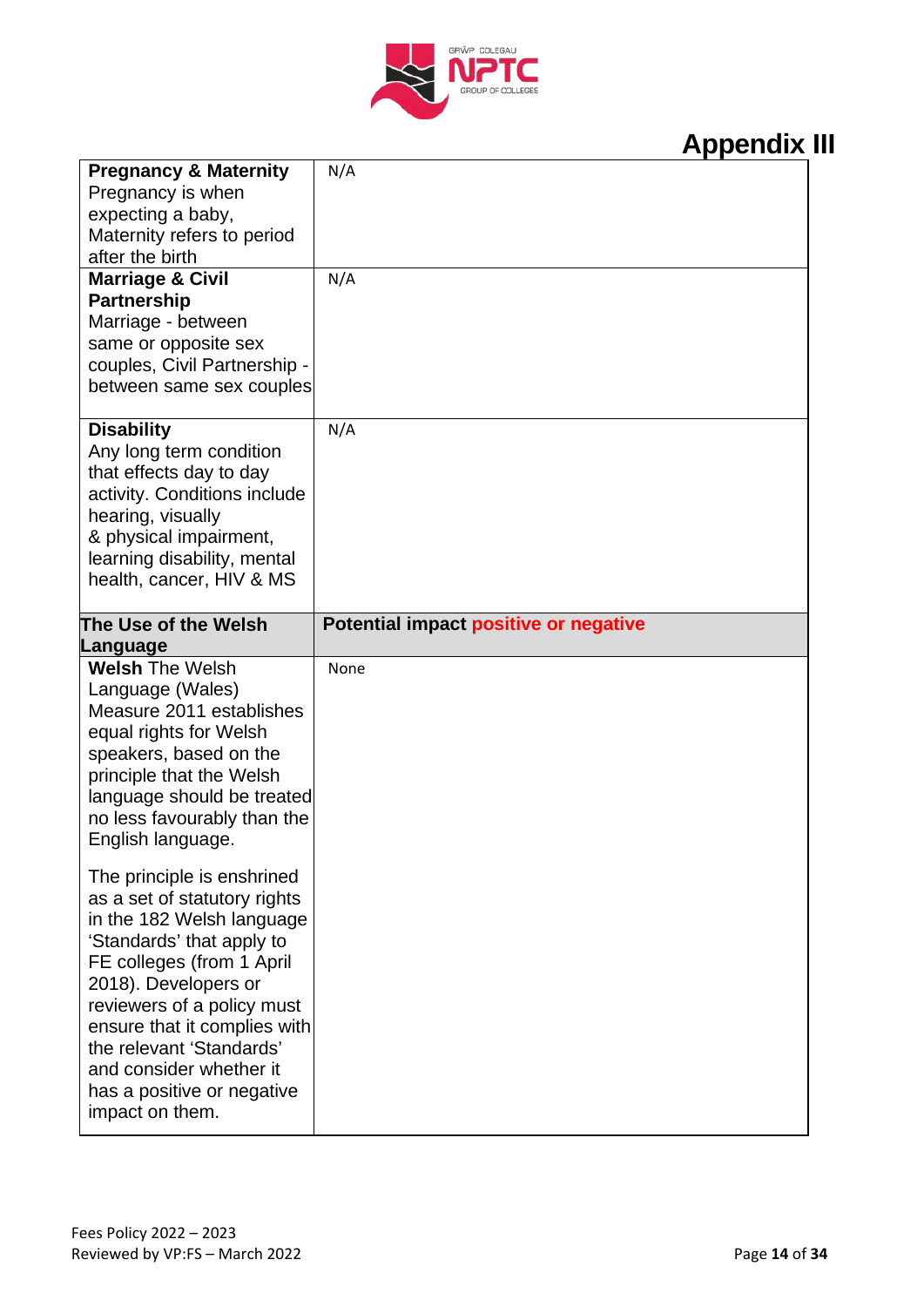

#### **Explanation – if appropriate**

The fees are set regardless of an individual's language preferences

The policy is used internally and provided on request to the students/general public. Requests are very rare.

Translation into Welsh has been undertaken on previous versions of this policy; this update will also be translated into Welsh.

#### **Priority Level: high/medium/low**

Low

### **Stage 2 – Analysis**

Based on the screening process above you will need to carry out analysis to verify your initial decision. Below you need to show what equality and linguistic analysis has been done on this item? List the evidence, data or sources used to analyse the impact of this item. (include any, data, reports, surveys or web links utilised in the process)

| <b>Protected</b><br><b>Characteristics</b> | <b>Data Source &amp; Findings</b>   |
|--------------------------------------------|-------------------------------------|
| <b>Sex</b>                                 | N/A                                 |
|                                            |                                     |
| Race                                       | Student Data - No issues identified |
| <b>Disability</b>                          | N/A                                 |
| <b>Sexual Orientation</b>                  | N/A                                 |
| Age                                        | Student Data - No issues identified |
| <b>Pregnancy &amp;</b><br><b>Maternity</b> | N/A                                 |
| <b>Marriage &amp; Civil</b><br>Partnership | N/A                                 |
| <b>Religion &amp; Belief</b>               | N/A                                 |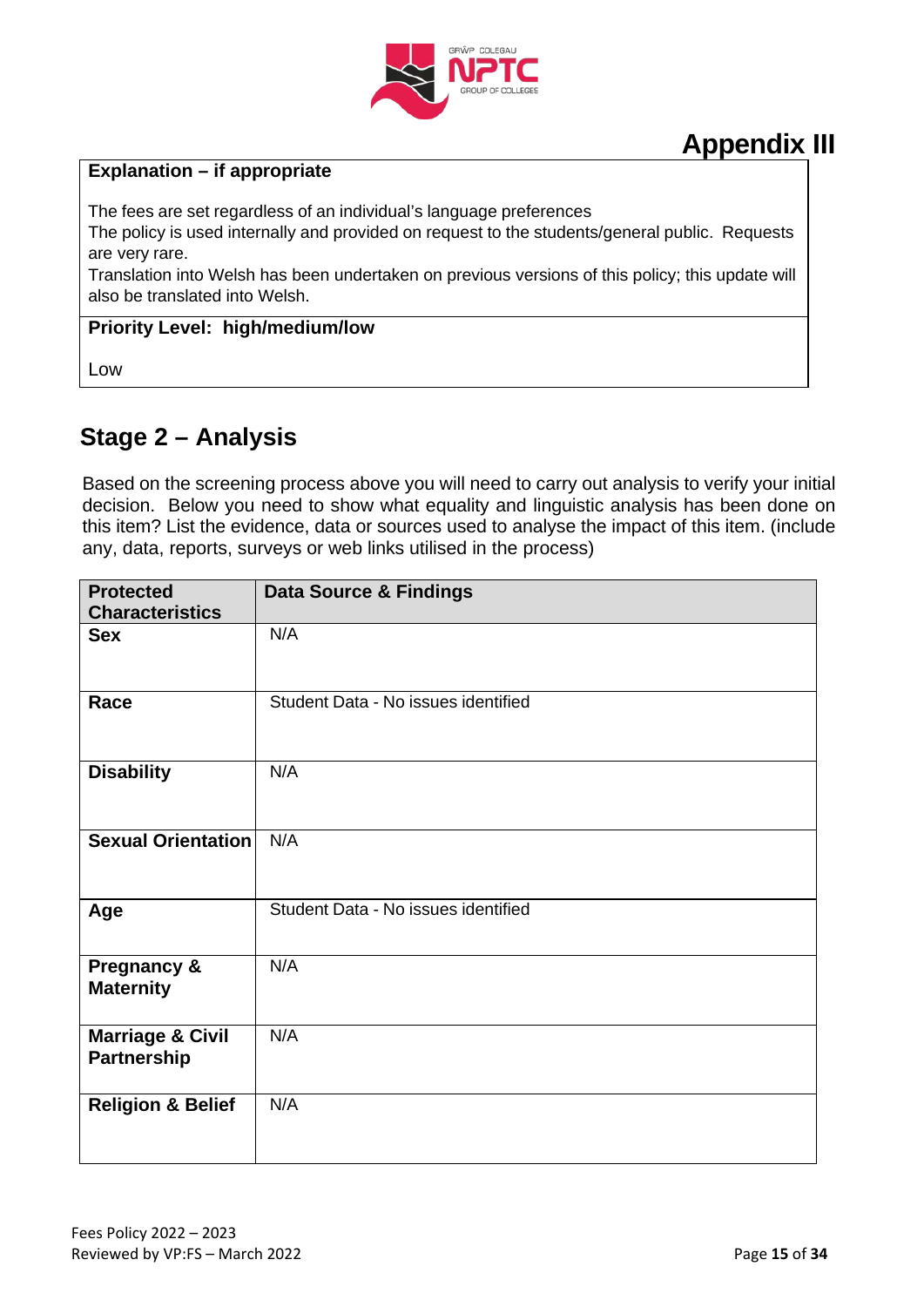

| <b>Gender Re-</b><br>assignment         | N/A                                                                                                          |
|-----------------------------------------|--------------------------------------------------------------------------------------------------------------|
| The Use of the<br><b>Welsh Language</b> | Data Source & Findings                                                                                       |
| Welsh                                   | Records of request for a copy of the policy $-$ no issues identified<br>Policy will be translated into Welsh |

### **Stage 3 – Engagement/Consultation & Assessment**

Following your analysis, you now need to record how you have assessed the item and who was engaged in the process. How was an assessment of the equality and linguistic impact reached, who was involved in the decision?

| <b>Group impacted</b>                             | Nature of positive and/or negative impact or explanation for no<br>identified impact                                                                                                                                                                                                                                                                                                                                                                                                                                                                                |
|---------------------------------------------------|---------------------------------------------------------------------------------------------------------------------------------------------------------------------------------------------------------------------------------------------------------------------------------------------------------------------------------------------------------------------------------------------------------------------------------------------------------------------------------------------------------------------------------------------------------------------|
| <b>Sex</b>                                        | N/A                                                                                                                                                                                                                                                                                                                                                                                                                                                                                                                                                                 |
| Race                                              | Potentially the policy could be perceived as having a negative impact in<br>respect of race/nationality as overseas students are not funded by the<br>Welsh Government and so are charged higher tuition fees than home<br>students. They are also subject to additional rules based on NPTC Group<br>of College's obligations in respect of UK Visa and Immigration Service<br>rules. However, if NPTC Group of Colleges did not differentiate between<br>students in this way, then no international students would be able to<br>access learning at the College. |
| <b>Disability</b>                                 | N/A                                                                                                                                                                                                                                                                                                                                                                                                                                                                                                                                                                 |
| <b>Sexual</b><br><b>Orientation</b>               | N/A                                                                                                                                                                                                                                                                                                                                                                                                                                                                                                                                                                 |
| Age                                               | Potentially the policy could be perceived as having a negative impact in<br>respect of age as the Welsh Government requires that students less than<br>19 years are not charged course fees. This is beyond NPTC Group of<br>College's control                                                                                                                                                                                                                                                                                                                      |
| <b>Pregnancy &amp;</b><br><b>Maternity</b>        | N/A                                                                                                                                                                                                                                                                                                                                                                                                                                                                                                                                                                 |
| <b>Marriage &amp; Civil</b><br><b>Partnership</b> | N/A                                                                                                                                                                                                                                                                                                                                                                                                                                                                                                                                                                 |
| <b>Religion &amp; Belief</b>                      | N/A                                                                                                                                                                                                                                                                                                                                                                                                                                                                                                                                                                 |
| <b>Gender Re-</b><br>assignment                   | N/A                                                                                                                                                                                                                                                                                                                                                                                                                                                                                                                                                                 |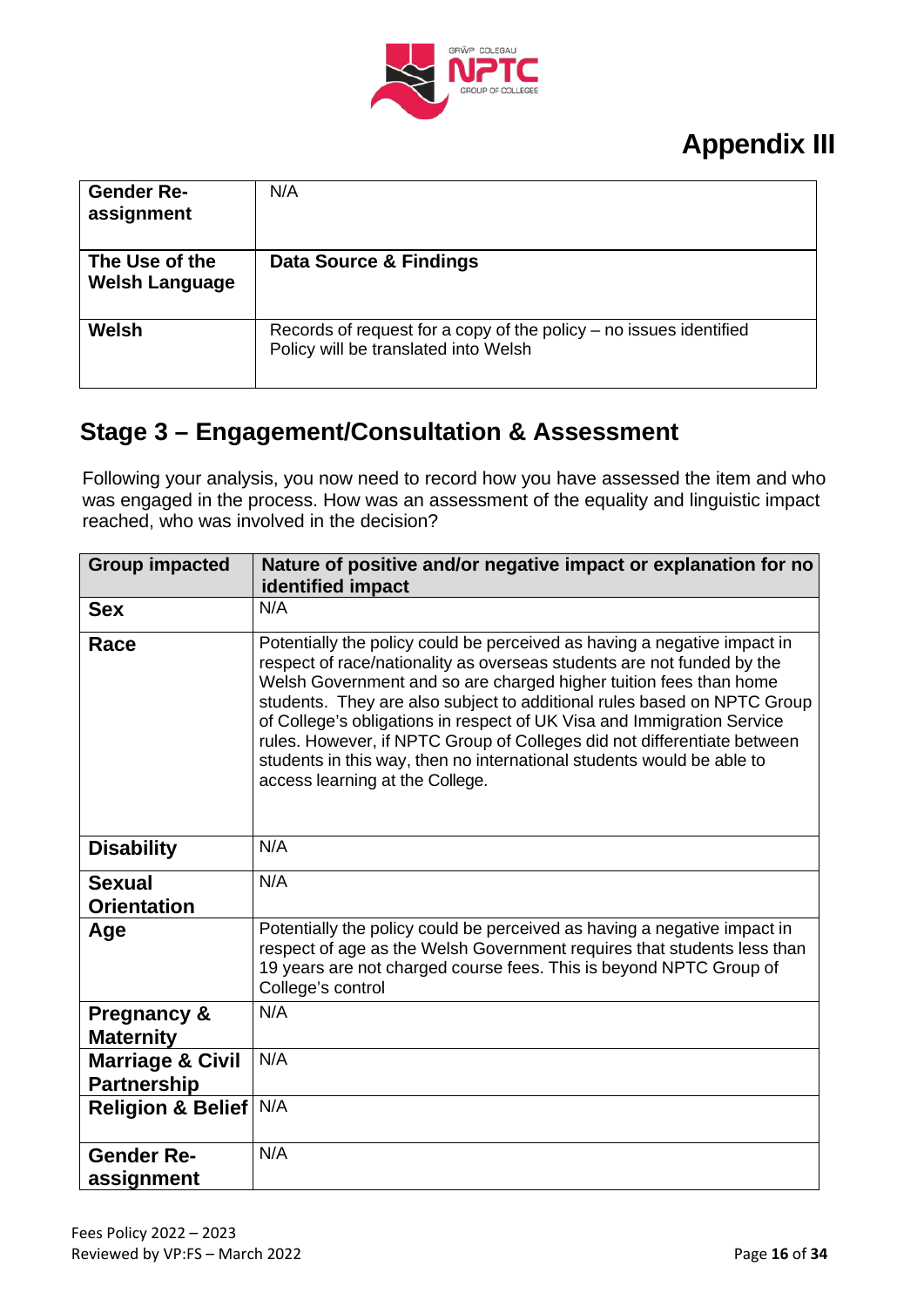

**Welsh** N/A

# **Appendix III**

### **Stage 4 – Mitigation & Changes**

Finally, detail what changes have been made or are scheduled for change following the assessment & engagement to reduce or eliminate any adverse impact?

| <b>Impact</b> | <b>Possible change</b> | <b>Recommended &amp; actioned</b> |
|---------------|------------------------|-----------------------------------|
| N/A           | N/A                    | N/A                               |

### **Statement of justification and mitigation where negative impact cannot be avoided**

The two areas noted in Stage 3 are outside of the control of NPTC Group of Colleges, so no changes are able to be made.

#### **Record of Evidence**

### **1. Consultation**

What consultation has taken place? (state when and who with)

| <b>Consultation process</b>                                                      | <b>Findings</b>                                                                                                                                                                                                                                                                                                                                                                                                                                            |
|----------------------------------------------------------------------------------|------------------------------------------------------------------------------------------------------------------------------------------------------------------------------------------------------------------------------------------------------------------------------------------------------------------------------------------------------------------------------------------------------------------------------------------------------------|
| Discussed at Fees Policy Group                                                   | Discussion as to whether the Welsh language impact<br>should be higher, but the consensus was that the<br>concerns were covered off by the prospectus being<br>available bilingually.                                                                                                                                                                                                                                                                      |
| Checked with HR Unit to review<br>appropriateness of the screening<br>undertaken | No issues identified                                                                                                                                                                                                                                                                                                                                                                                                                                       |
| Student feedback                                                                 | Due to the sensitivity of the subject matter, it was not<br>deemed appropriate to share the policy with students<br>before agreement by the Governors. The policy has not<br>changed significantly since previous years, and no<br>negative feedback has ever been received from<br>students regarding the policy. The Finance Department<br>and the AP: Quality will continue to be alert to any<br>concerns raised by anyone in relation to this policy. |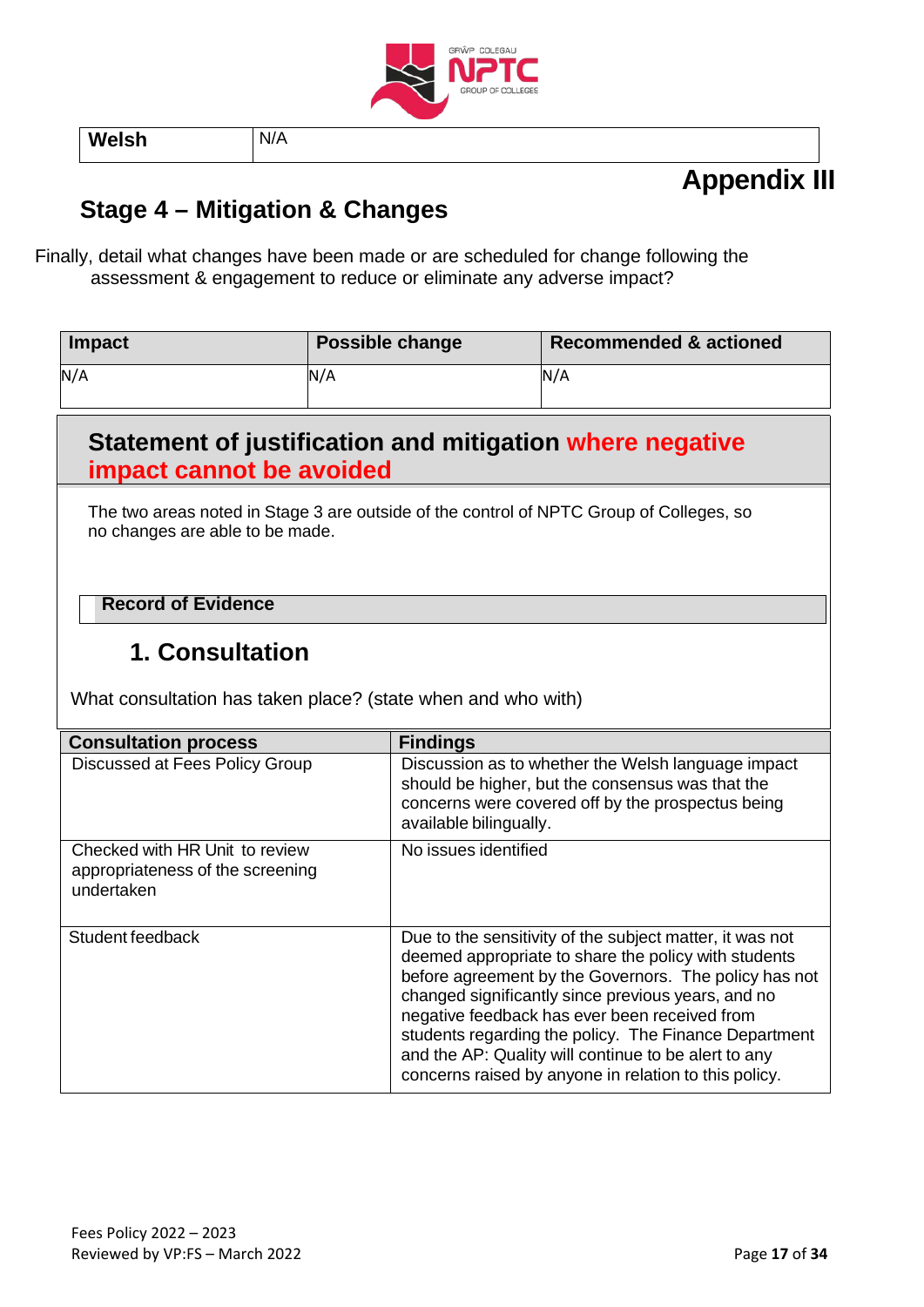

### **2. Publication**

When will the E&LIA be published?

### **Date and method:**

This will be appended to the Fees Policy document

### **3. Monitor & Review**

How will this item be reviewed & monitored

### **Lead person or group responsible and review dates : Checklist**

- Has the alternative format statement been included at the start of the policy document? If you or someone you know would like this document in an alternative format please contact the HR Unit at [hr@nptcgroup.ac.uk](mailto:hr@nptcgroup.ac.uk)
- Has the document been formatted in line with NPTC Group publication guidelines and policy template?
- Has the Equality & Diversity paragraph been adapted and included?

If any member of staff requires assistance with understanding or implementing this policy, particularly where the reasons for this are related to disability, religion or belief, sex, gender reassignment, sexual orientation, pregnancy or maternity, age or race they should contact the HR Unit for advice.

- When you have completed the paperwork, please ensure it is added as an appendix to the relevant policy or procedure
- Any questions? please contact the HR Unit by email [hr@nptcgroup.ac.uk](mailto:hr@nptcgroup.ac.uk)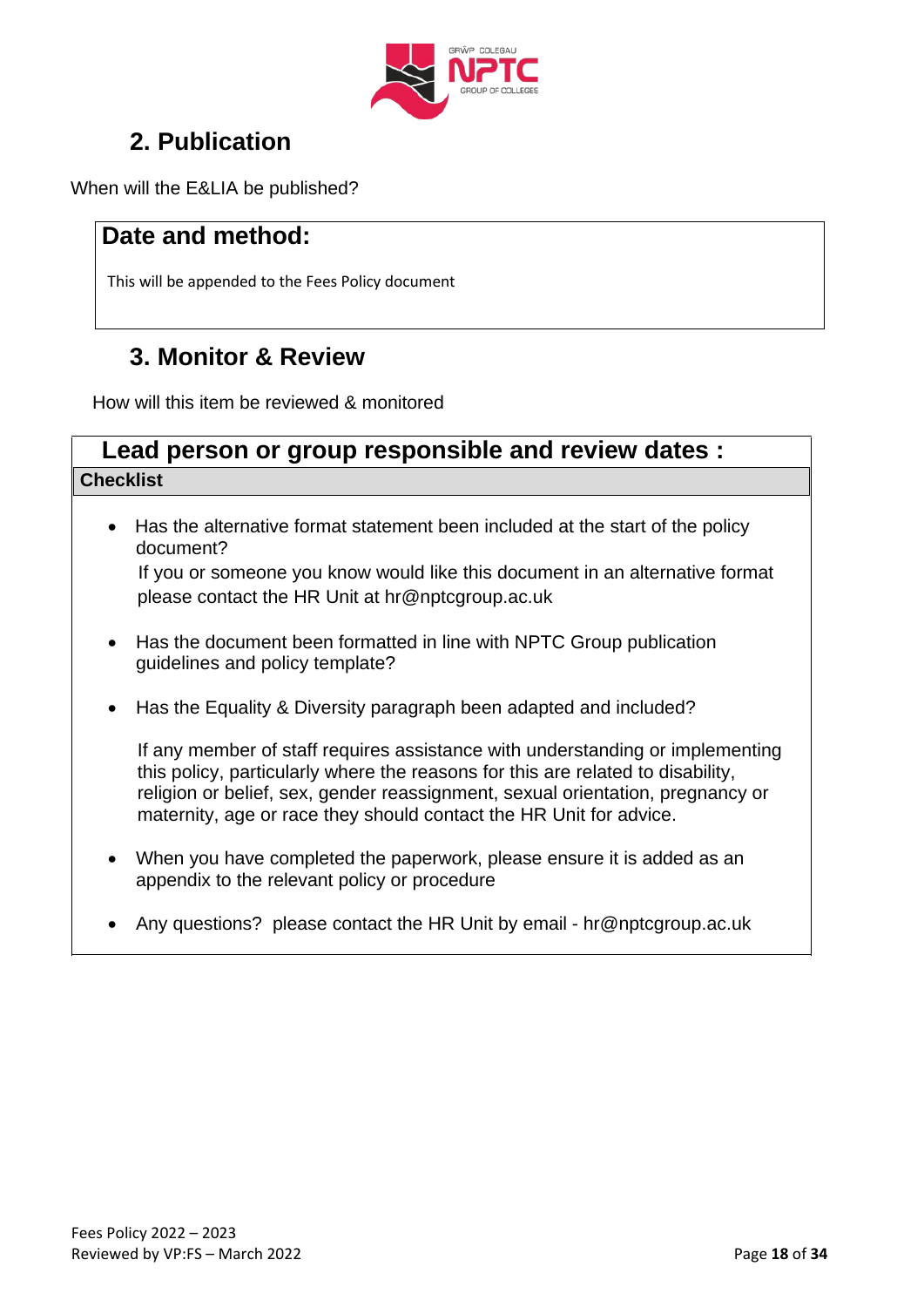

Signature of Assessment Manager

 $\Gamma$ 

| Name (Print): Kathryn Holley - Vice Principal: Financial Services |  |
|-------------------------------------------------------------------|--|
|                                                                   |  |
| Signature:                                                        |  |
|                                                                   |  |
|                                                                   |  |
| Date: 10/03/2022                                                  |  |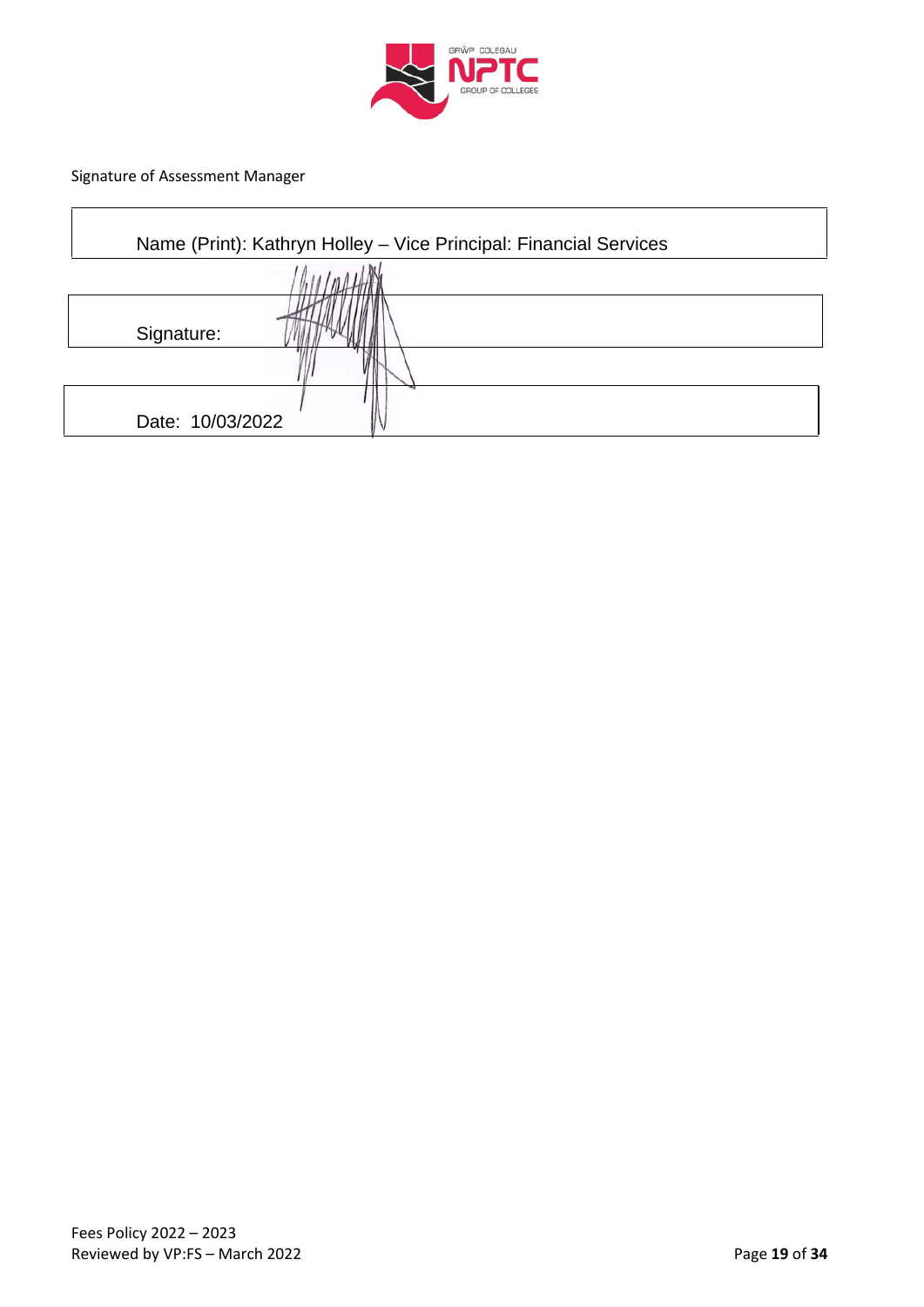

# **Appendix IV Higher Education Student Fees 2022-2023**

| <b>Release Date</b> | TBC        |
|---------------------|------------|
| <b>Version#</b>     | 10         |
| Date                | 31/01/2022 |

| וט וויוטט וועוכ וס א            |                      |                                         |                                                                                 |
|---------------------------------|----------------------|-----------------------------------------|---------------------------------------------------------------------------------|
| <b>Version</b><br><b>Number</b> | <b>Revision Date</b> | <b>Previous Revision</b><br><b>Date</b> | <b>Summary of Changes</b>                                                       |
| 2                               | 09/06/2017           | 27/02/2017                              | Inserted USW part-time fees and updated<br>course list.                         |
| 3                               | 01/08/2017           | 09/06/2017                              | Updated Pearson international fees.                                             |
| 4                               | 03/06/2018           | 01/08/2017                              | Reformatted, updated 2018/19 fees, and<br>deleted the student guidance section. |
| 5                               | 11/01/2019           | 03/06/2018                              | Updated in readiness for the 2019/20<br>academic year.                          |
| 6                               | 30/01/2019           | 11/01/2019                              | Confirmed changes by Fee Policy Group.                                          |
| $\overline{7}$                  | 09/01/2020           | 30/01/2019                              | Updated in readiness for the 2020/21<br>academic year.                          |
| 8                               | 06/01/2021           | 09/01/2020                              | Updated in readiness for the 2021/22<br>academic year.                          |
| 9                               | 24/06/2021           | 06/01/2021                              | Updated with 2021/22 university partnership<br>fees.                            |
| 10                              | 31/01/2022           | 24/06/2021                              | Reformatted and updated in readiness for the<br>2022/23 academic year.          |

### **Version Control**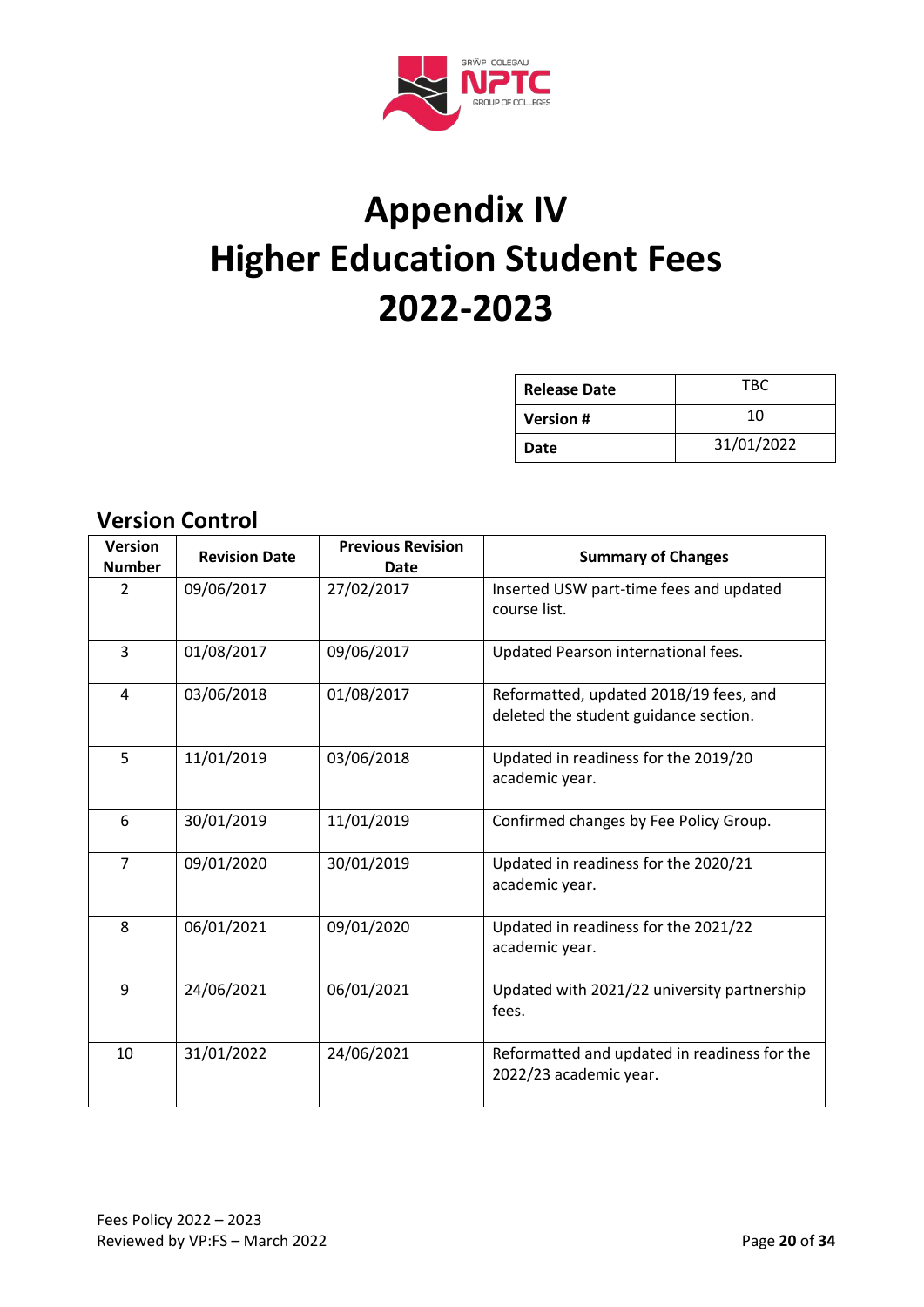

### **Table of Contents**

| 1.             |     |       |                                                                                                                           |  |
|----------------|-----|-------|---------------------------------------------------------------------------------------------------------------------------|--|
|                | 1.1 |       |                                                                                                                           |  |
|                | 1.2 |       | Annual Tuition Fees for Home and EU Students: Full-Time Programmes 22                                                     |  |
|                | 1.3 |       |                                                                                                                           |  |
| 2.             |     |       |                                                                                                                           |  |
|                | 2.1 |       |                                                                                                                           |  |
|                | 2.2 |       |                                                                                                                           |  |
|                | 2.3 |       | Students that are Not Studying the Full 120 Credits in an Academic Year  23                                               |  |
| 3.             |     |       |                                                                                                                           |  |
|                | 3.1 |       |                                                                                                                           |  |
|                |     | 3.1.1 |                                                                                                                           |  |
|                |     | 3.1.2 |                                                                                                                           |  |
|                | 3.2 |       |                                                                                                                           |  |
|                | 3.3 |       |                                                                                                                           |  |
| $\mathbf{4}$ . |     |       |                                                                                                                           |  |
|                | 4.1 |       | Table 1 Annual Tuition Fees for College Students Studying on a Full-Time Programme Error!<br><b>Bookmark not defined.</b> |  |
|                | 4.2 |       | Table 2 Annual Tuition Fees for College Students Studying on a Part-Time Programme 29                                     |  |
|                | 4.3 |       |                                                                                                                           |  |
|                |     | 4.3.1 |                                                                                                                           |  |
|                | 4.4 |       |                                                                                                                           |  |
| 5.             |     |       |                                                                                                                           |  |
|                | 5.1 |       |                                                                                                                           |  |
|                | 5.2 |       | Self-funded/Part-funded/Part-sponsored/Third Party to Pay (e.g. employer) 33                                              |  |
|                | 5.3 |       |                                                                                                                           |  |
| 6.             |     |       |                                                                                                                           |  |
| 7.             |     |       |                                                                                                                           |  |
| 8.             |     |       |                                                                                                                           |  |
| 9.             |     |       |                                                                                                                           |  |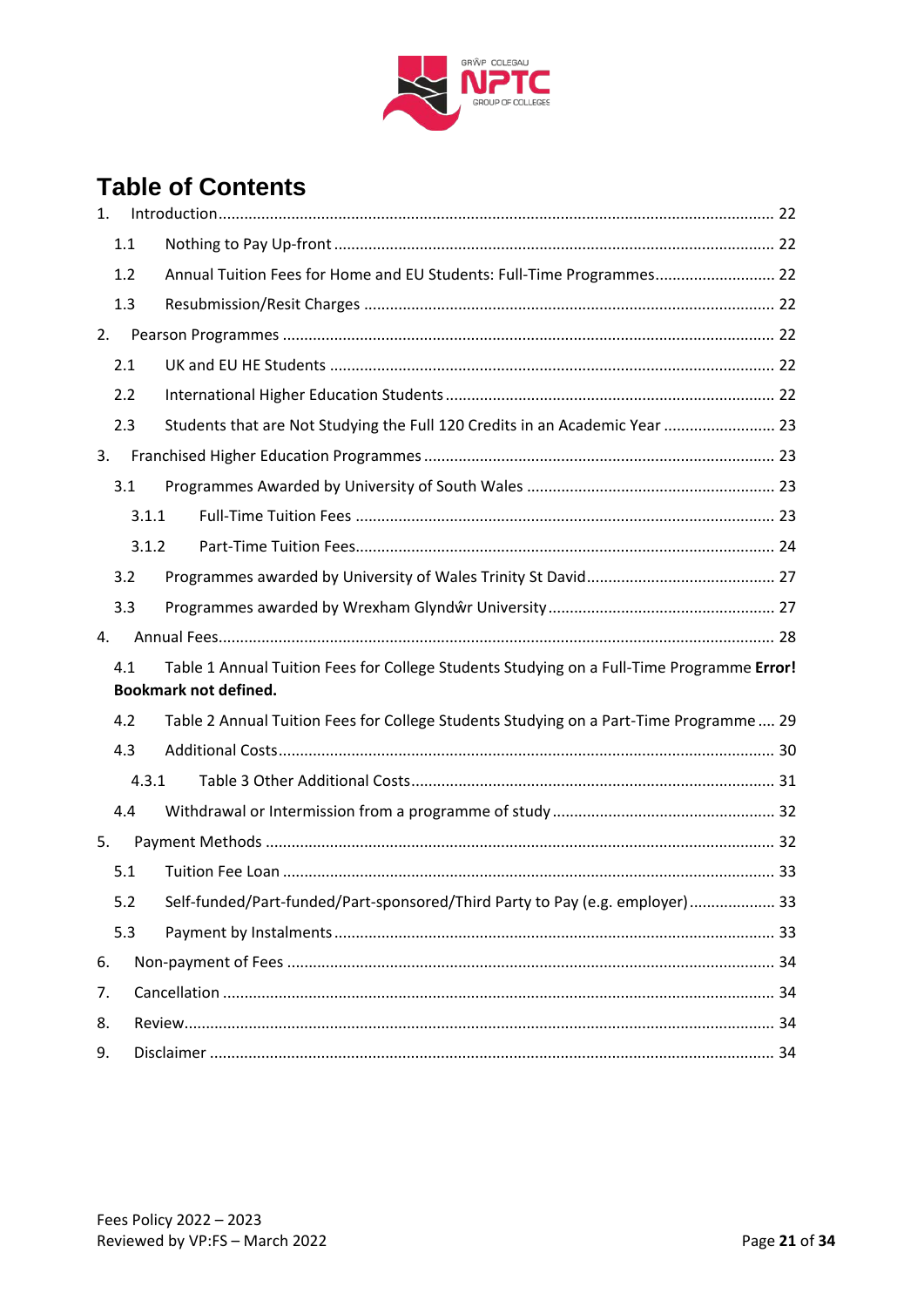

# <span id="page-21-0"></span>**1. Introduction**

This guide provides you with information on the fees for Higher Education study and the financial support available. All fees are subject to the College Fees Policy 2022-23. All fees are in £ sterling and may be subject to revision. Students on programmes of study of more than one year should be aware that tuition fees are revised annually and may increase in subsequent years of study.

### <span id="page-21-1"></span>**1.1 Nothing to Pay Up-front**

You don't have to pay anything before you start your studies unless you are not eligible for a Tuition Fee Loan, you choose to pay the fees yourself, or your sponsor/employer is paying your fees for you. The government will provide most UK students with a Tuition Fee Loan which you only start to repay after graduation once you are earning over £27,295 per annum. Your repayments are automatically deducted from your pay through the tax system and if you become unemployed your repayments will stop until you earn £27,295 per annum again. Finally, the balance of your loan is automatically written off after 30 years.

### <span id="page-21-2"></span>**1.2 Annual Tuition Fees for Home and EU Students: Full-Time Programmes**

The student will be held personally liable for the FULL amount of fees. You can apply as early as March before your programme commences. You need to apply through the Student Loans Company for a Tuition Fee Loan for each year of study.

EU students starting their course following Brexit, on or after 1st August 2021, will not be eligible for home fee status or funding from SFW or SFE.

Tuition fees vary between providers, subject areas, mode of study and the level of the course. The tuition fees are presented by the provider in the following sections and individual programme tuition fees are provided in Tables 1 and 2 (Index:4.1 and 4.2) at the end of this document.

### <span id="page-21-3"></span>**1.3 Resubmission/Resit Charges**

Students who are required to resit examinations or resubmit assessments will be required to pay any reassessment fee in accordance with the regulations of the relevant awarding body. Where students are required to repeat modules with attendance, they will be required to pay any tuition and reassessment fees in accordance with the regulations of the relevant awarding body.

### <span id="page-21-4"></span>**2. Pearson Programmes**

### <span id="page-21-5"></span>**2.1 UK HE Students**

| HND full-time: | £7500                   |
|----------------|-------------------------|
| HNC full-time: | £7500                   |
| Part-time:     | £20 per credit of study |

### <span id="page-21-6"></span>**2.2 International and EU Higher Education Students**

| HNC full-time: | £10000 |
|----------------|--------|
| HND full-time: | £10000 |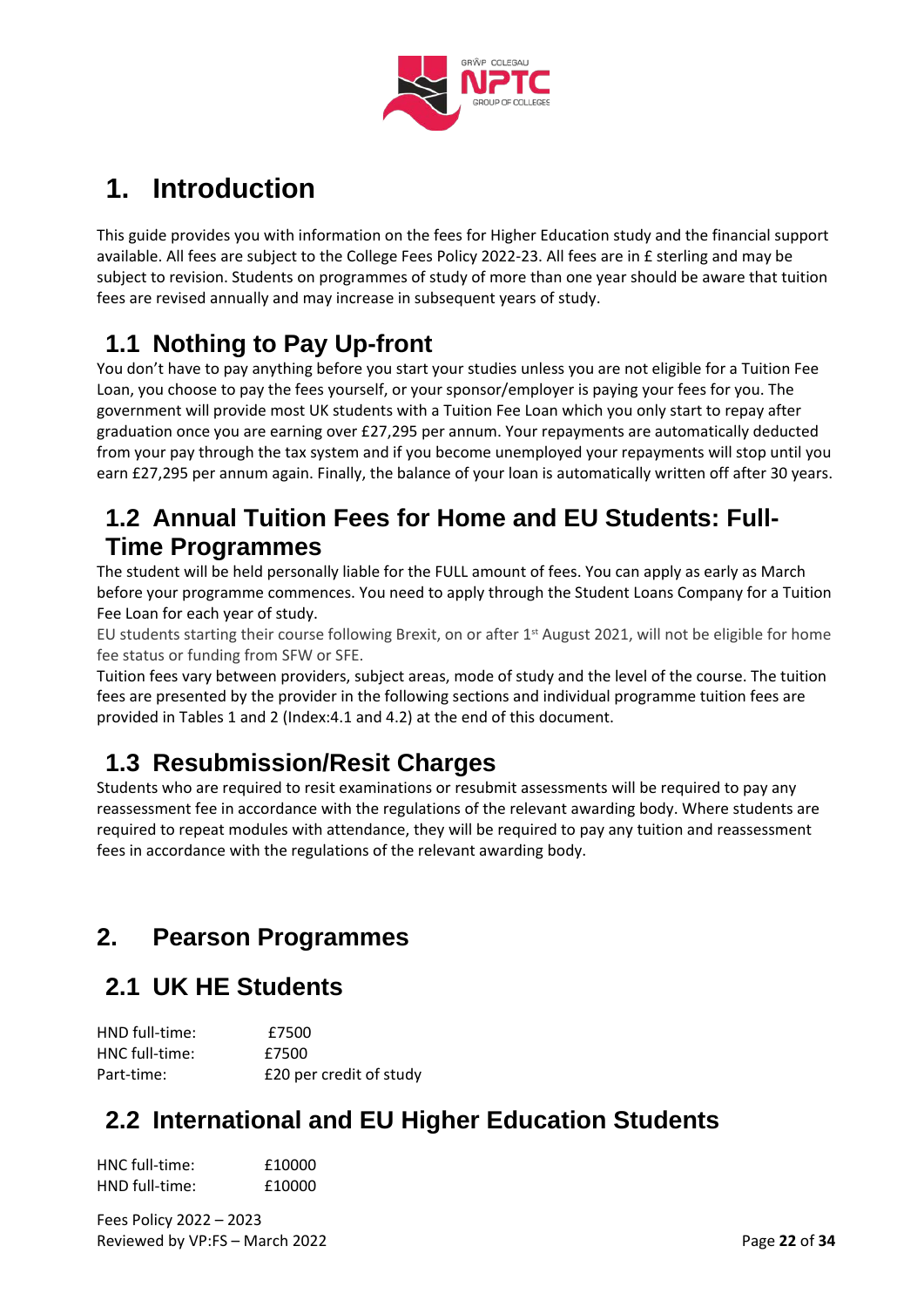

Students need to name the College, **NPTC Group**, as the provider (the university you'll be studying at) when applying for a student loan for a Pearson Course.

### <span id="page-22-0"></span>**2.3 Students that are Not Studying the Full 120 Credits in an Academic Year**

Some full-time students will not be studying the standard 120 credits in an academic year, usually this is because they are repeating the year or have studied the modules previously and do not need to study the full credits. For these students the following applies:

- For students that are studying 100 or more credits the fee is the full fee for that course
- For students that are studying less than 100 credits, the fee charged will be on a pro-rata the fulltime rate, based on the number of credits the student is studying. E.g. if a student with a £7,500 fee is studying 60 credits, the fee would be £3,750 (£7500\*60/120).

# <span id="page-22-1"></span>**3. Franchised/Validation Higher Education Programmes**

If the Awarding body is a University, the University is the HE provider and you must apply for your Tuition Fee Loan through the **awarding University.**

### <span id="page-22-3"></span><span id="page-22-2"></span>**3.1 Programmes Awarded by University of South Wales**

### **3.1.1 Full-Time Tuition Fees**

### New Entrants

Fees for FD/HND/HNC students commencing their studies in the 2022 academic year are £7,500 per annum.

Fees for CERT HE students commencing their studies in the 2022 academic year are £9,000.

Fees for all new undergraduate degree students commencing their studies in the 2022 academic year are £9,000 per annum.

### Returning Students Non-Degree

Fees for returning FD/HND/HNC students that commenced their studies in the 2018, 2019, 2020, and 2021 academic years are £7,500.

### Top-Up Students

Students who enrol on a full-time course will have their fee protected for the duration of that particular award. Should they then immediately progress to a USW "top-up", the student will be considered as a returning student and the fee will be whatever the fulltime, on-campus fee was in the year they enrolled with USW at the College. If a student completes an award and leaves but returns to progress to another award at a later date, no protection applies.

Protection and arrangements with the Student Loans Company are governed by the rules and fees which applied at the year in which the student enrolled on an award. USW is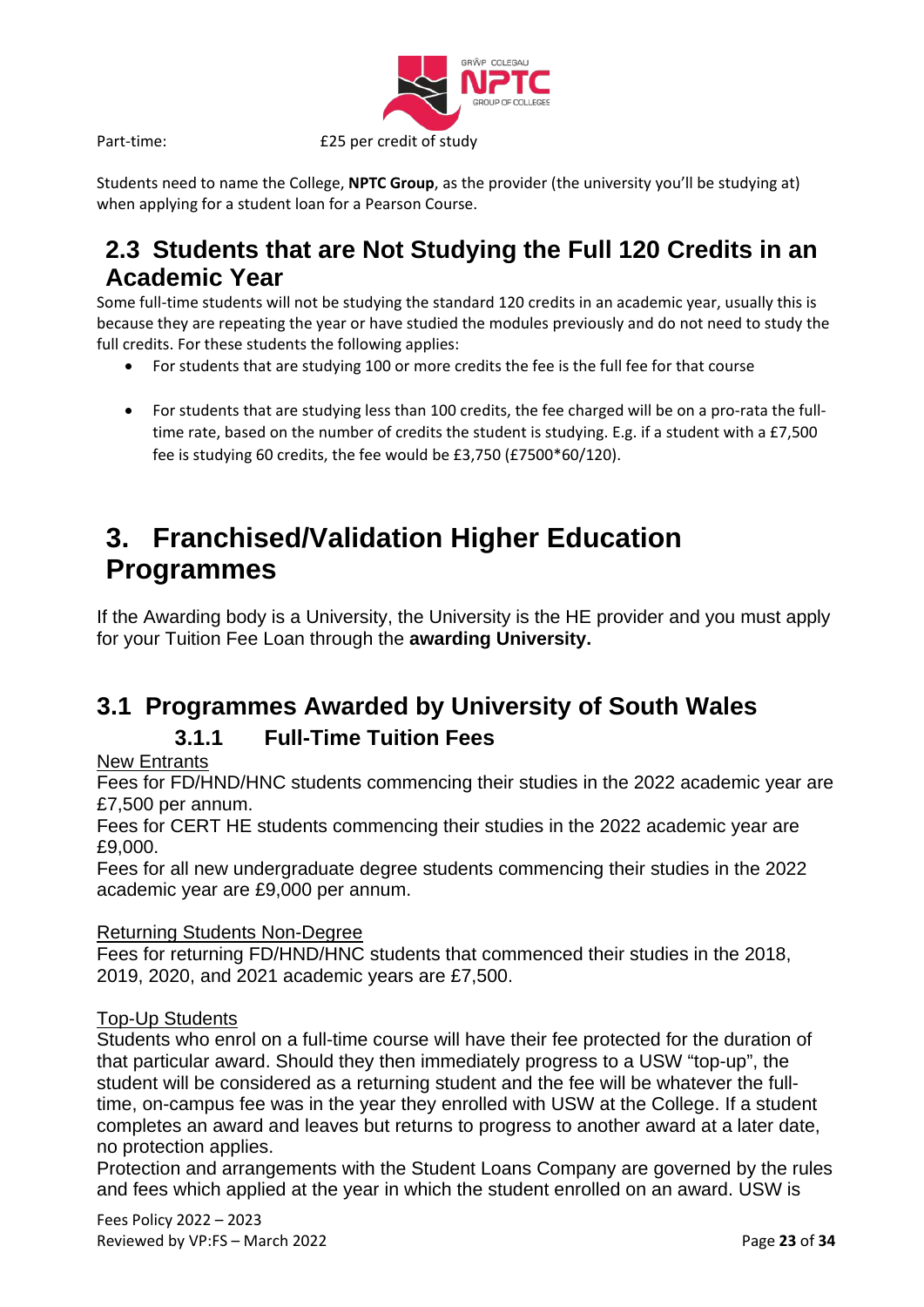

mirroring this in its approach to full-time fees for "top-ups".

#### Students that are not studying the full 120 credits in an academic year

Some full-time students will not be studying the standard 120 credits in an academic year, usually this is because they are repeating the year or have studied the modules previously and do not need to study the full credits. For these students the following applies:

- For students that are studying 100 or more credits the fee is the full fee for that course as described above.
- For students that are studying less than 100 credits, the fee charged will be on a pro-rata of the full-time rate, based on the number of credits the student is studying. E.g. if a student with a £9,000 fee is studying 80 credits, the fee would be £6,000 (£9,000\*80/120).

### **3.1.2 Part-Time Tuition Fees**

### <span id="page-23-0"></span>**Standard Fees**

Fees for part-time undergraduate students taking courses other than the non-standard courses below are:

New Entrants

Standard fees for students who commence their studies in the 2022 academic year are £4,320 per 120 credits or £720 per 20 credit module.

#### Returning Students

Standard fees for students who commenced their studies in the 2021 academic year are £4,200 per 120 credits or £700 per 20 credit module.

Standard fees for students who commenced their studies in the 2020 academic year are £4,080 per 120 credits or £680 per 20 credit module.

Standard fees for students who commenced their studies in the 2019 academic year are £3,960 per 120 credits or £660 per 20 credit module.

Standard fees for students who commenced their studies in the 2018 academic year are £3,840 per 120 credits or £640 per 20 credit module.

The only exceptions to this rule are the courses listed in the non-standard fees section below.

#### **Non-Standard Fees**

Fees for part-time undergraduate students taking non-standard courses below are: New Entrants

Fees for students commencing the following courses in **2022/23** are £5400 per 120 credits or £900 per 20 credit module.

- Professional Certificate in Education in Post Compulsory Education and Training (PCE PcET)
- Professional Graduate Certificate in Education in Post Compulsory Education and Training (PGCE PcET)

#### Returning Students

Fees for students that commenced their studies on the following courses in **2021/22** are £5400 per 120 credits or £900 per 20 credit module.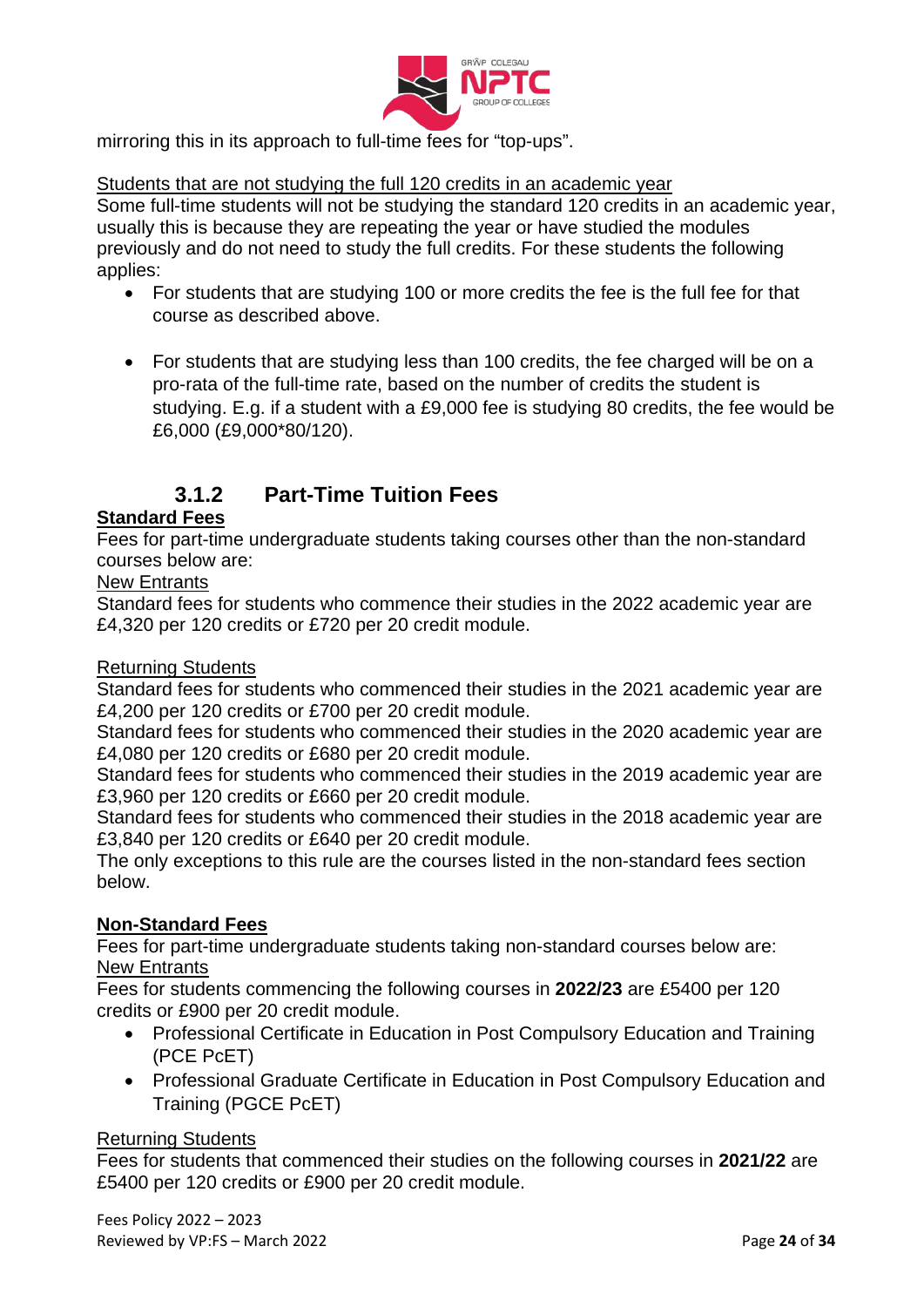

- Professional Certificate in Education in Post Compulsory Education and Training (PCE PcET)
- Professional Graduate Certificate in Education in Post Compulsory Education and Training (PGCE PcET)

Fees for students that commenced their studies on the following courses in **2020/21** are £5,400 per 120 credits or £900 per 20 credit module.

- Professional Certificate in Education in Post Compulsory Education and Training (PCE PcET)
- Professional Graduate Certificate in Education in Post Compulsory Education and Training (PGCE PcET)

Note: Returners that commenced their studies on these courses in 2022/23 will be charged £5,400 per 120 credits or £900 per 20 credit module, which was the standard fee for 2021/22.

### **Fee Support**

Part-time students are able to apply for a Tuition Fee Loan. To do this, students need to be studying at least 25% intensity of a full-time course (i.e. 30 credits), up to a maximum of 75% intensity (90 credits). If eligible, students will receive annual support of up to £2,625 per year.

### **3.1.3 Full-Time Tuition Fees**

#### New Entrants

Fees for FD/HND/HNC students commencing their studies in the 2022 academic year are £7,500 per annum.

Fees for CERT HE students commencing their studies in the 2022 academic year are £9,000.

Fees for all new undergraduate degree students commencing their studies in the 2022 academic year are £9,000 per annum.

#### Returning Students Non-Degree

Fees for returning FD/HND/HNC students that commenced their studies in the 2018, 2019, 2020, and 2021 academic years are £7,500.

### Top-Up Students

Students who enrol on a full-time course will have their fee protected for the duration of that particular award. Should they then immediately progress to a USW "top-up", the student will be considered as a returning student and the fee will be whatever the fulltime, on-campus fee was in the year they enrolled with USW at the College. If a student completes an award and leaves but returns to progress to another award at a later date, no protection applies.

Protection and arrangements with the Student Loans Company are governed by the rules and fees which applied at the year in which the student enrolled on an award. USW is mirroring this in its approach to full-time fees for "top-ups".

Students that are not studying the full 120 credits in an academic year

Some full-time students will not be studying the standard 120 credits in an academic year,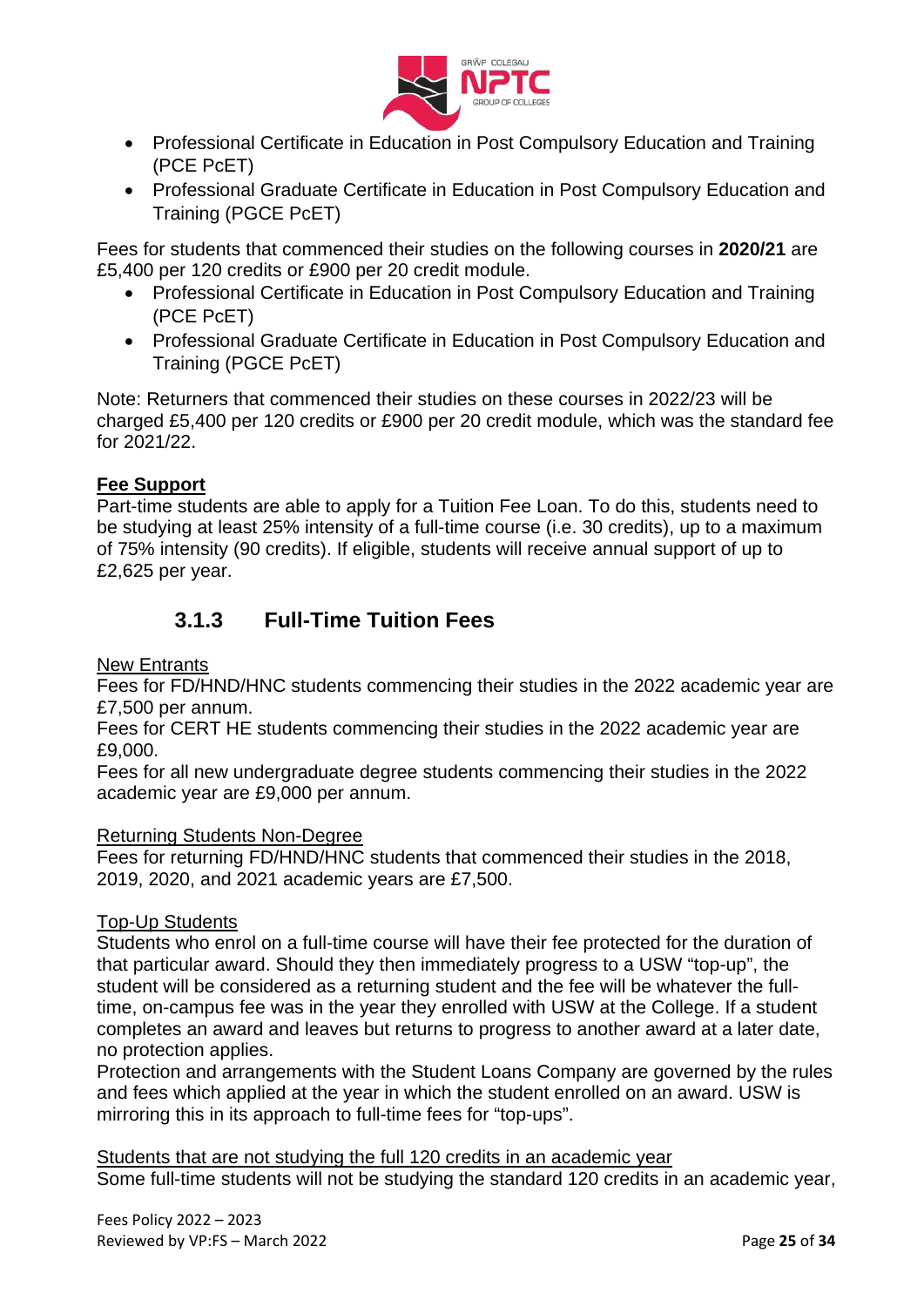

usually this is because they are repeating the year or have studied the modules previously and do not need to study the full credits. For these students the following applies:

- For students that are studying 100 or more credits the fee is the full fee for that course as described above.
- For students that are studying less than 100 credits, the fee charged will be on a pro-rata of the full-time rate, based on the number of credits the student is studying. E.g. if a student with a £9,000 fee is studying 80 credits, the fee would be £6,000 (£9,000\*80/120).

### **3.1.4 Part-Time Tuition Fees**

### **Standard Fees**

Fees for part-time undergraduate students taking courses other than the non-standard courses below are:

#### New Entrants

Standard fees for students who commence their studies in the 2022 academic year are £4,320 per 120 credits or £720 per 20 credit module.

#### Returning Students

Standard fees for students who commenced their studies in the 2021 academic year are £4,200 per 120 credits or £700 per 20 credit module.

Standard fees for students who commenced their studies in the 2020 academic year are £4,080 per 120 credits or £680 per 20 credit module.

Standard fees for students who commenced their studies in the 2019 academic year are £3,960 per 120 credits or £660 per 20 credit module.

Standard fees for students who commenced their studies in the 2018 academic year are £3,840 per 120 credits or £640 per 20 credit module.

The only exceptions to this rule are the courses listed in the non-standard fees section below.

### **Non-Standard Fees**

Fees for part-time undergraduate students taking non-standard courses below are: New Entrants

Fees for students commencing the following courses in **2022/23** are £5400 per 120 credits or £900 per 20 credit module.

- Professional Certificate in Education in Post Compulsory Education and Training (PCE PcET)
- Professional Graduate Certificate in Education in Post Compulsory Education and Training (PGCE PcET)

#### Returning Students

Fees for students that commenced their studies on the following courses in **2021/22** are £5400 per 120 credits or £900 per 20 credit module.

- Professional Certificate in Education in Post Compulsory Education and Training (PCE PcET)
- Professional Graduate Certificate in Education in Post Compulsory Education and Training (PGCE PcET)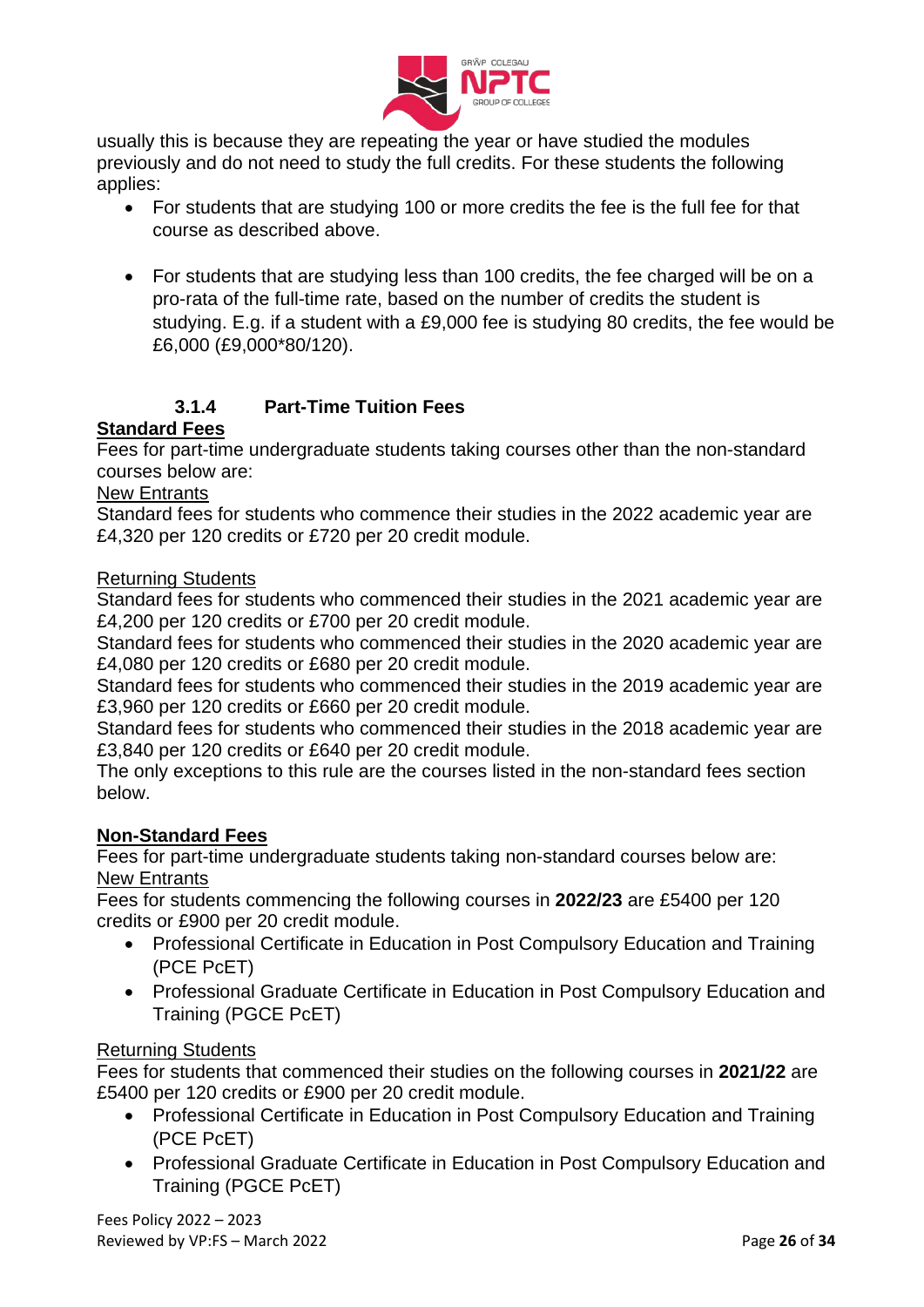

Fees for students that commenced their studies on the following courses in **2020/21** are £5,400 per 120 credits or £900 per 20 credit module.

- Professional Certificate in Education in Post Compulsory Education and Training (PCE PcET)
- Professional Graduate Certificate in Education in Post Compulsory Education and Training (PGCE PcET)

Note: Returners that commenced their studies on these courses in 2022/23 will be charged £5,400 per 120 credits or £900 per 20 credit module, which was the standard fee for 2021/22.

### **Fee Support**

Part-time students are able to apply for a Tuition Fee Loan. To do this, students need to be studying at least 25% intensity of a full-time course (i.e. 30 credits), up to a maximum of 75% intensity (90 credits). If eligible, students will receive annual support of up to £2,625 per year.

### <span id="page-26-0"></span>**3.2 Programmes awarded by University of Wales Trinity St David**

| Degrees (Incl. Foundation, and Top-Up), Full-Time: | £9000 |
|----------------------------------------------------|-------|
| HNCs and HNDs, Full-Time:                          | £9000 |
| CertHEs and DipHEs, Full-Time:                     | £9000 |
| Part-Time Programmes:                              | £2100 |
|                                                    |       |

### <span id="page-26-1"></span>**3.3 Programmes awarded by Wrexham Glyndŵr University**

| Undergraduate Degree, BA (Hons), Full-time: | £9000 |
|---------------------------------------------|-------|
| Part-Time Programmes:                       | £4500 |

If you have any issues with applying for your Tuition Fee Loan, please contact **Higher\_Education\_Enq@nptcgroup.ac.uk.**

If the College or franchised University partner has NOT received notification from the Student Loans Company that you have applied for a Tuition Fee Loan, or if you have not applied for the maximum loan, then you will be held liable for payment of the tuition fees by the due dates.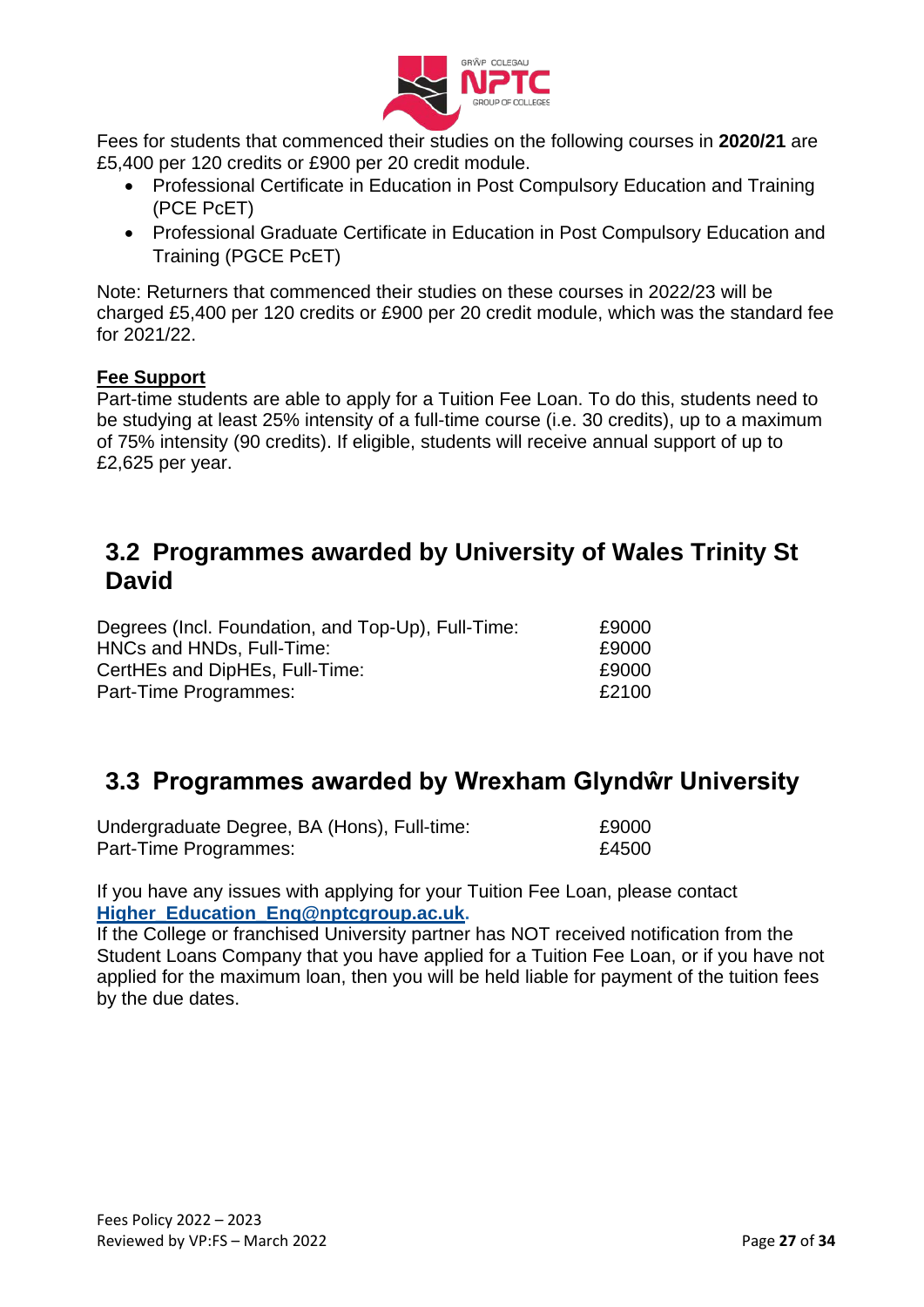

### <span id="page-27-0"></span>**4. Annual Fees**

### **4.1 Table 1 Annual Tuition Fees for College Students**

### **Studying on a Full-Time Programme**

<span id="page-27-1"></span>

| Programmes 2022-23                                                               | <b>Provider</b><br><b>Name</b> | <b>UCAS</b><br>Code | <b>Annual Fees 2022-</b><br>23(f) | <b>DBS</b>              |
|----------------------------------------------------------------------------------|--------------------------------|---------------------|-----------------------------------|-------------------------|
| <b>Agriculture HND</b>                                                           | Pearson                        | D401                | 7500                              |                         |
| Applied Computing BSc (Hons) Top-Up<br>Degree                                    | <b>UWTSD</b>                   | N/A                 | 9000                              |                         |
| Business Management BA (Hons) Top-Up<br>Degree                                   | <b>USW</b>                     | N/A                 | 9000                              |                         |
| <b>Business Management HND FT</b>                                                | <b>USW</b>                     | <b>TBC</b>          | 7500                              |                         |
| Business, Management and IT BA (Hons)                                            | WGU                            | N122                | 9000                              |                         |
| Care and Wellbeing BSc (Hons) Top-Up<br>Degree                                   | <b>UWTSD</b>                   | N.A                 | 9000                              |                         |
| <b>Care Practices CertHE</b>                                                     | <b>UWTSD</b>                   | L514                | 9000                              | X                       |
| <b>Care Practices DipHE</b>                                                      | <b>UWTSD</b>                   | L515                | 9000                              | $\overline{\mathsf{x}}$ |
| Childhood Studies BSc (Hons) Top Up                                              | <b>USW</b>                     | N/A                 | 9000                              |                         |
| <b>Childhood Studies Foundation Degree</b>                                       | <b>USW</b>                     | L520                | 7500                              | X                       |
| <b>Computing HND</b>                                                             | Pearson                        | 004G                | 7500                              |                         |
| Construction and Built Environment HNC FT (3<br>routes)                          | Pearson                        | Z149                | 7500                              |                         |
| Construction and the Built Environment:<br><b>Construction Management HND FT</b> | Pearson                        | Z <sub>150</sub>    | 7500                              |                         |
| Hospitality Management and the Culinary Arts<br>BA (Hons)                        | <b>UWTSD</b>                   | N801                | 9000                              |                         |
| Hospitality Management and the Culinary Arts<br>BA (Hons) Top-Up Degree          | <b>UWTSD</b>                   | N/A                 | 9000                              |                         |
| Hospitality Management and the Culinary Arts<br><b>HND</b>                       | <b>UWTSD</b>                   | 062N                | 9000                              |                         |
| International Tourism & Event Management BA<br>(Hons)                            | <b>UWTSD</b>                   | L4T2                | 9000                              |                         |
| International Tourism & Event Management BA<br>(Hons) Top-Up Degree              | <b>UWTSD</b>                   | N/A                 | 9000                              |                         |
| International Tourism & Event Management<br><b>HND</b>                           | <b>UWTSD</b>                   | 098N                | 9000                              |                         |
| Music HND                                                                        | Pearson                        | 506G                | 7500                              |                         |
| <b>Public Services HND</b>                                                       | Pearson                        | 29H1                | 7500                              |                         |
| Sport & Exercise Science HND                                                     | Pearson                        | CX62                | 7500                              |                         |
| <b>Substance Misuse CertHE</b>                                                   | <b>USW</b>                     | L591                | 9000                              | X                       |
| Wellbeing and Health in the Community<br>CertHE                                  | <b>UWTSD</b>                   | L574                | 9000                              | X                       |
| Wellbeing and Health in the Community DipHE                                      | <b>UWTSD</b>                   | L575                | 9000                              | X                       |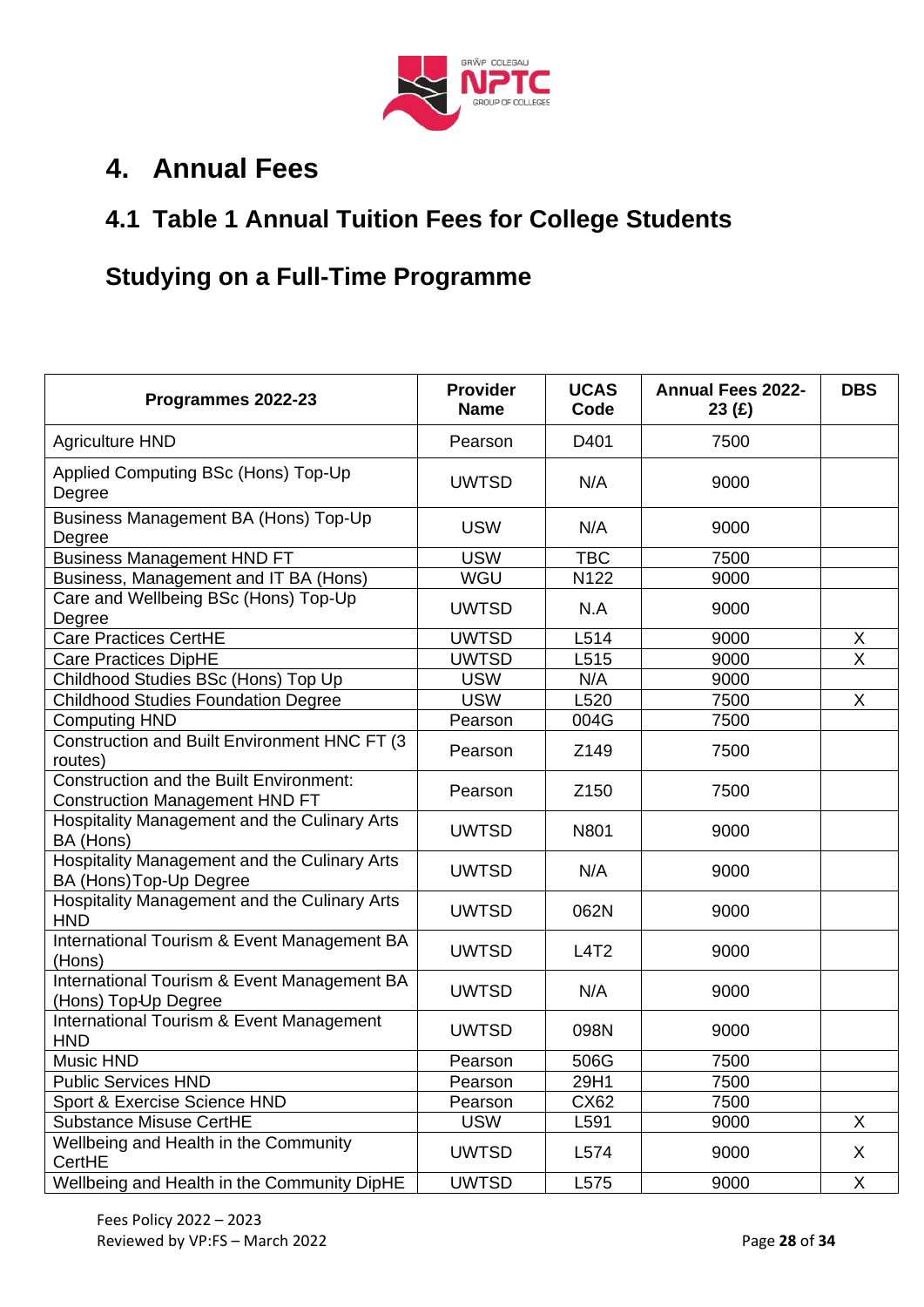

| Programmes 2022-23                                                                           | <b>Provider</b><br><b>Name</b> | <b>Annual Fees</b><br>2022-23 (£) | <b>DBS</b> |
|----------------------------------------------------------------------------------------------|--------------------------------|-----------------------------------|------------|
| Business Management BA (Hons) Top-Up Degree PT                                               | <b>USW</b>                     | 2100                              |            |
| <b>Business Studies HND PT</b>                                                               | <b>USW</b>                     | 2800                              |            |
| <b>Computing HNC</b>                                                                         | Pearson                        | 1200                              |            |
| Construction and Built Environment HNC PT (3 Pathways)                                       | Pearson                        | 1200                              |            |
| <b>Construction and Built Environment: Construction Management</b><br>HND PT                 | Pearson                        | 1200                              |            |
| Engineering HNC (3 Pathways)                                                                 | Pearson                        | 1200                              |            |
| Hospitality Management and the Culinary Arts HNC                                             | UWTSD                          | 4500                              |            |
| Industrial Engineering Design (Electrical & Electronic) BEng<br>(Hons) Degree Apprenticeship | Glyndŵr                        | N/A                               |            |
| Industrial Engineering Design (Mechanical) BEng (Hons) Degree<br>Apprenticeship              | Glyndŵr                        | N/A                               |            |
| International Tourism & Event Management HNC                                                 | <b>UWTSD</b>                   | 4500                              |            |
| Professional Certificate in Education PCE PCET                                               | <b>USW</b>                     | 2700                              | X          |
| Professional Graduate Certificate in Education PGCE PCET                                     | USW                            | 2700                              | X          |

### **4.2 Table 2 Annual Tuition Fees for College Students Studying on a Part-Time Programme**

| Programmes 2022-23                                                                           | <b>Provider</b><br><b>Name</b> | <b>Annual Fees</b><br>2022-23 $(f)$ | <b>DBS</b> |
|----------------------------------------------------------------------------------------------|--------------------------------|-------------------------------------|------------|
| Business Management BA (Hons) Top-Up Degree PT                                               | <b>USW</b>                     | 2100                                |            |
| <b>Business Studies HND PT</b>                                                               | <b>USW</b>                     | 2800                                |            |
| <b>Computing HNC</b>                                                                         | Pearson                        | 1200                                |            |
| Construction and Built Environment HNC PT (3 Pathways)                                       | Pearson                        | 1200                                |            |
| <b>Construction and Built Environment: Construction Management</b><br>HND PT                 | Pearson                        | 1200                                |            |
| Engineering HNC (3 Pathways)                                                                 | Pearson                        | 1200                                |            |
| Hospitality Management and the Culinary Arts HNC                                             | <b>UWTSD</b>                   | 4500                                |            |
| Industrial Engineering Design (Electrical & Electronic) BEng<br>(Hons) Degree Apprenticeship | Glyndŵr                        | N/A                                 |            |
| Industrial Engineering Design (Mechanical) BEng (Hons) Degree<br>Apprenticeship              | Glyndŵr                        | N/A                                 |            |
| International Tourism & Event Management HNC                                                 | <b>UWTSD</b>                   | 4500                                |            |
| Professional Certificate in Education PCE PCET                                               | <b>USW</b>                     | 2700                                | X          |
| Professional Graduate Certificate in Education PGCE PCET                                     | <b>USW</b>                     | 2700                                | X          |

\*Where a Disclosure & Barring Service (DBS) check is required, an additional £44 will be payable, on receipt of the DBS application.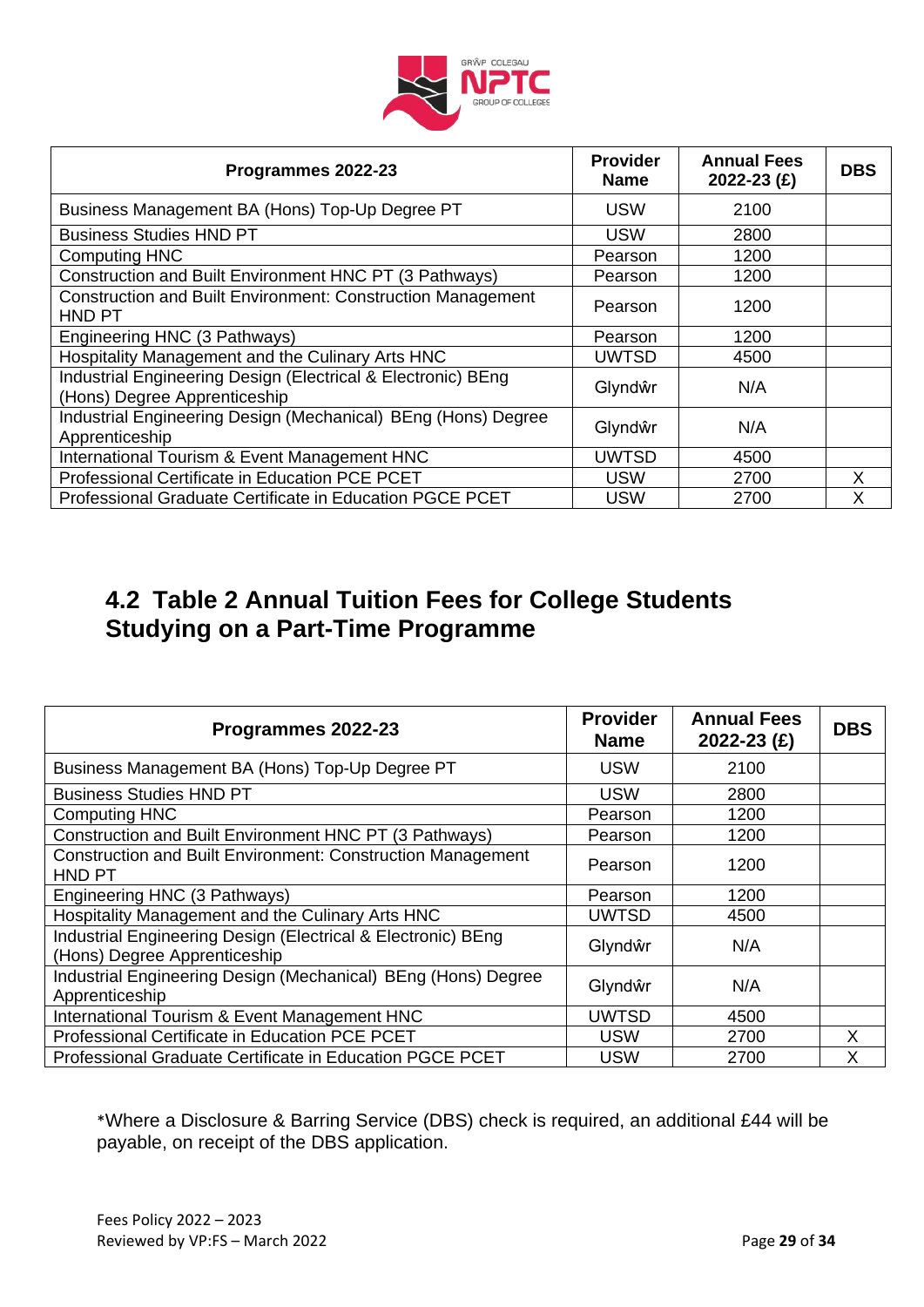

**Provider Key:**

University of South Wales UWTSD University of Wales Trinity St David WGU Wrexham Glyndŵr University Pearson Pearson / NPTC Group of Colleges

Where a student is granted Recognition of Prior Certified Learning (RPL/RPCL) for one or more modules and therefore undertakes less than the full-time load of 120 credits, the standard full-time fee may be adjusted. It is the responsibility of the student to notify the Finance Office when RPL/RPCL applications are granted, in order for any fee adjustments to be made.

The fees are inclusive of registration fees. The student will be held personally liable for the FULL amount of fees. You need to apply through the Student Loans Company for a Tuition Fee Loan for each year of study.

**If the Awarding body is a University, the University is the HE provider for your course, this means that when completing your application for a Tuition Fee Loan, you must put the University as the provider you will be studying with. Where the awarding body is Pearson, students need to name the College, NPTC Group, as the provider when applying for a student loan.**

### <span id="page-29-0"></span>**4.3 Additional Costs**

Additional costs are the mandatory or optional expenses, additional to tuition fees, that need to be paid for by learners to fully participate in and complete their studies.

For all programmes you will need to purchase sufficient stationery. Printing charges are 0.01p (One Pence) per black and white A4 and 0.05p (Five Pence) for colour A4. On enrolment you are allocated £3.00 (Three Pound) for printing costs on your student ID card, with an additional £2.00 (Two Pound) allocated to your card in your second term, and again in the third term. Additional credits can be purchased via the self-service machines located in College libraries and/or reception areas."

#### Bring Your Own Device

You will need a Wi-Fi ready IT device to take notes in class, create and submit assignments, research online, join in with online lessons and communicate with your teachers and classmates.

The type of device depends on the software/apps you will be using for your chosen course. If in doubt, get advice from your course coordinator before purchasing a device.

• For most courses you will need a device to access the Internet, Moodle and Office 365, A Chromebook or a standard laptop/PC will be suitable for this. A tablet device such as an iPad will suffice but will not give you as many options when preparing assignments. Please note: We strongly advise against relying on a mobile phone. You will need to create files and/or read large documents, which is very difficult on a tiny screen.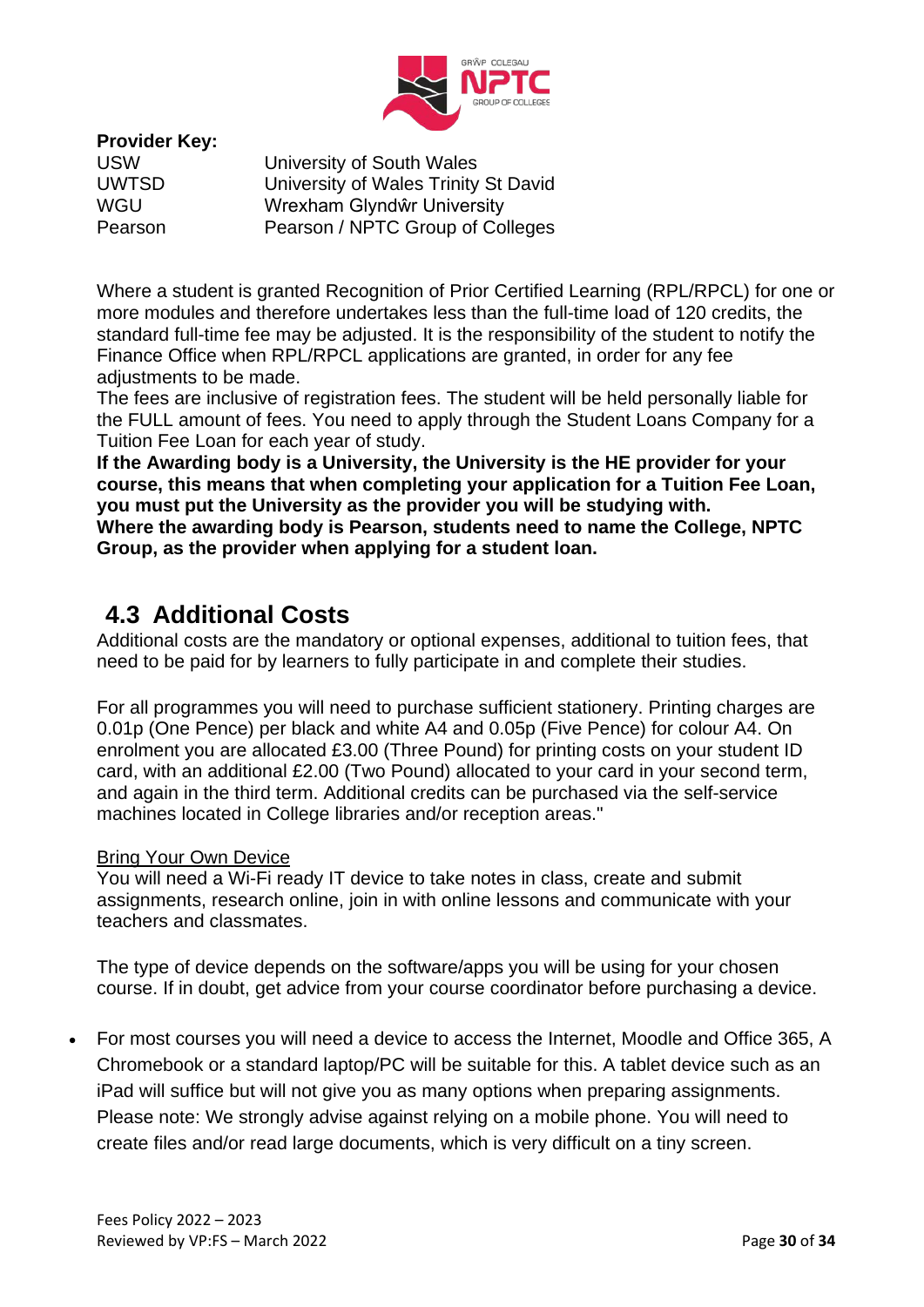

- If you are taking courses in IT, Computing, Engineering, Media and Graphics, which need to run specialist software/apps, a Windows 10 laptop/PC is required. We recommend that you have one with at least an i5 (or equivalent) processor.
- As well as a PC, laptop or a Chromebook, you will also need a webcam, microphone and speakers (built-in ones are fine) or a headset that is compatible with your device.

### Disclosure and Barring Service (DBS) Checks

Some of our programmes include work placements that usually involve giving the care of someone or a group of people to the student (such as teaching or childcare) in these situations, the course will require the student to obtain a DBS check, this is at an additional cost to the student.

A standard DBS check is suitable for certain roles, such as a security guard. The certificate will contain details of both spent and unspent convictions, cautions, reprimands and warnings that are held on the Police National Computer, which are not subject to filtering.

An enhanced DBS check is suitable for people working with children or adults in certain circumstances such as those in receipt of healthcare or personal care. The certificate will contain the same details as a standard certificate and, if the role is eligible, an employer can request that one or both of the DBS barred lists are checked.

The certificate may also contain non-conviction information supplied by relevant police forces if it is deemed relevant and ought to be contained in the certificate.

You can find out more about DBS Checks at [www.gov.uk](https://www.gov.uk/government/organisations/disclosure-and-barring-service) If you have any concerns, you can speak to the course leader for advice.

#### Personal Health and Safety Equipment

Programmes that require students to own personal health and safety equipment to participate in workshops, such as steel toe cap boots, expect students to acquire this equipment at their own cost.

### Placement Travel Costs

Programmes that include work placements may incur travelling costs. The expectation is that students arrange the work placements themselves so any costs will depend on where you arrange to work. Programmes that require work placements are listed in "Table 3 Other Additional Costs" below.

### <span id="page-30-0"></span>**4.3.1 Table 3 Other Additional Costs**

| <b>Programme Title</b>        | <b>Additional Costs</b>      |
|-------------------------------|------------------------------|
| International Tourism & Event | International visit, usually |
| Management BA (Hons)          | £300-600                     |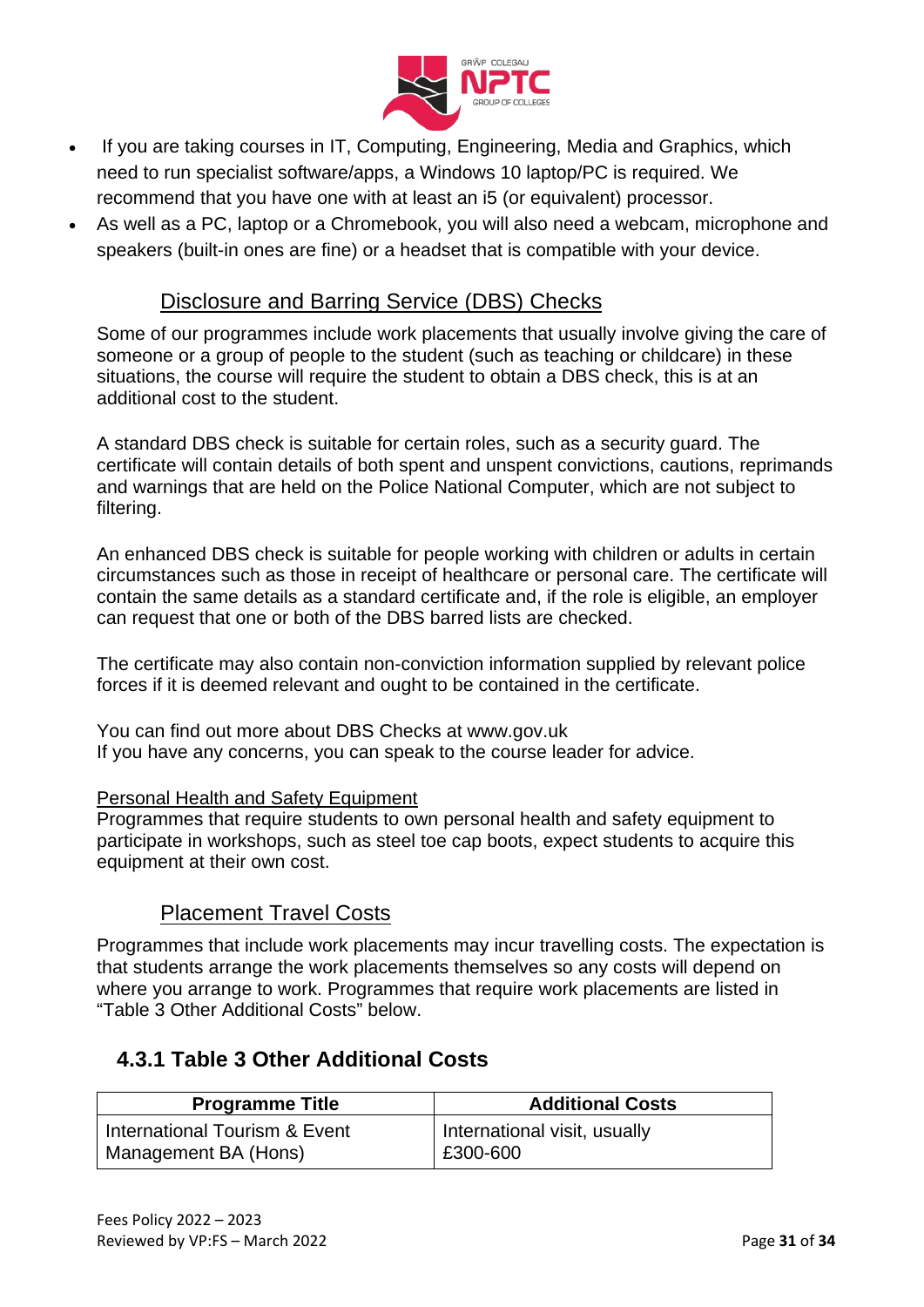

| International Tourism & Event<br>Management HND                 | International visit, usually<br>£300-600 Event resources, around<br>£20 |
|-----------------------------------------------------------------|-------------------------------------------------------------------------|
| Care Practices Cert/DipHE                                       | Travel to/from work placement.                                          |
| <b>Childhood Studies FdSc</b>                                   | Travel to/from work placement.                                          |
| Wellbeing and Health in the<br><b>Community Cert/DipHE</b>      | Travel to/from work placement.                                          |
| <b>Construction and the Built</b><br><b>Environment HNC/HND</b> | Personal health and safety equipment                                    |
| <b>Engineering HNC</b>                                          | Personal health and safety equipment                                    |
| PCE/PGCE PCET                                                   | Travel to/from work placement.                                          |

### <span id="page-31-0"></span>**4.4 Withdrawal or Intermission from a programme of study**

If you withdraw from your course, the amount of tuition fee you are liable for will depend on the date your withdrawal takes effect. It is important that you inform the College if you no longer wish to study.

- A 14 calendar date grace period will be allowed following the official course start date during which there will be no fee liability due.
- A student discontinuing after the grace period, but before the second day of the second term, will be liable for 25% of their tuition fee.
- A student discontinuing on or after the second day of the second term, but before the second day of the third term, will be liable for 50% of their tuition fee.
- A student discontinuing on or after the second day of the third term will be liable for their full tuition fee.

Payment of HE tuition fees are made direct to the College (where the awarding body is Pearson) or to the University (where the programme is franchised and awarded by a University). The student will be held personally liable for the FULL tuition fee. Where Higher Education tuition fees are payable to the University, refunds will be subject to the University's refund policy.

#### **DO NOT SIMPLY STOP ATTENDING. YOUR FEE WILL STILL BE DUE UNLESS FORMAL WITHDRAWAL PROCEDURES HAVE BEEN FOLLOWED.**

### <span id="page-31-1"></span>**5. Payment Methods**

At the point of enrolment students are required to advise the College which payment arrangement applies to them:

- i. Tuition Fee Loan
- ii. Self-funding/part-funded/part-sponsored/third party to pay.
- iii. Payment by instalments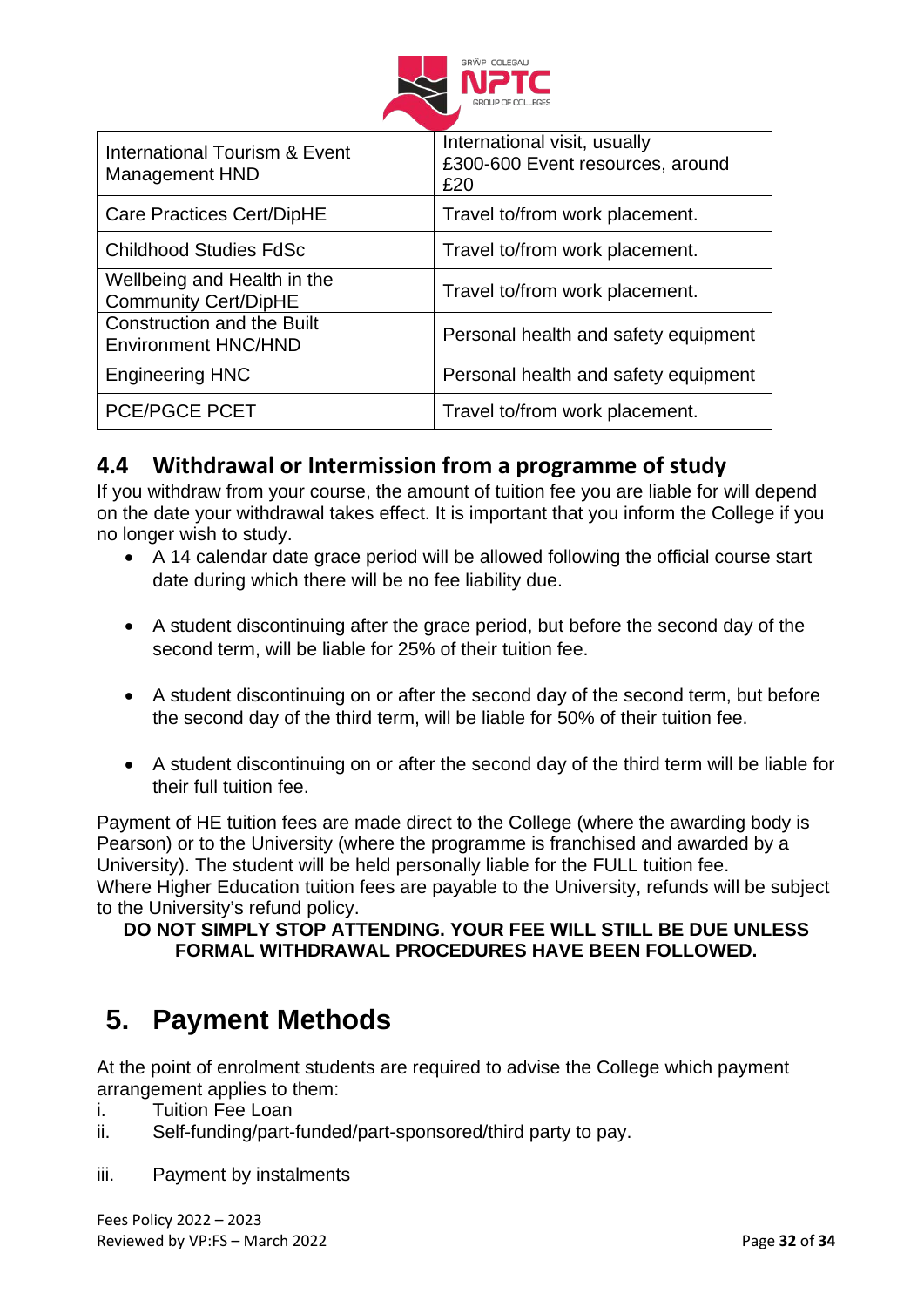

### <span id="page-32-0"></span>**5.1 Tuition Fee Loan**

Applications for Tuition Fee Loans are made through Student Finance Wales <https://www.studentfinancewales.co.uk/undergraduate-finance/>. To complete your student finance application you will need your UK Passport number (or birth certificate if you do not have a valid passport), National Insurance number and your bank details. **If you are studying a programme awarded by a partner University, you must enter the University's details, when asked what university or college you will be attending.**

**If you are studying a Pearson programme with us, NPTC Group, when prompted to input your university or college details when applying for a student loan please input the following details:**

| University or College Name and Address:                                                       | <b>NPTC Group</b><br>Dwr-y-Felin Road<br><b>Neath</b><br><b>SA10 7RF</b>  |
|-----------------------------------------------------------------------------------------------|---------------------------------------------------------------------------|
| <b>UCAS University/College Code:</b>                                                          | N <sub>13</sub>                                                           |
| <b>UCAS Course Code:</b>                                                                      | Refer to Table 1 (Index 4.1) or the course<br>page on the College Website |
| (If you start your course in September 2022)<br><b>Course Start Date:</b><br>Course End Date: | 09/2022<br>07/2023, 2024 or 2025 dependent on<br>course duration          |
| (If you start your course in January 2023)<br><b>Course Start Date:</b>                       | 09/2022                                                                   |

Course End Date: 01/2024, 2025, or 2026 dependent on course duration

### <span id="page-32-1"></span>**5.2 Self-funded/Part-funded/Part-sponsored/Third Party to Pay (e.g. employer)**

Fees may be paid in full at enrolment by cheque, cash, debit or credit card. If not paid in full, details of invoicing need to be provided through a letter/purchase order within 30 days of enrolment.

### <span id="page-32-2"></span>**5.3 Payment by Instalments**

The College may permit the payment of tuition fees by instalment where the total course fees are £100.00 (One Hundred Pounds) or more. There are 2 payment options;

### **Instalments by Sales Invoice:**

• For instalments by sales invoice the initial payment of 1/3 of total cost (to include all examination and registration fees) must be paid at the time of enrolment, followed by the second instalment of 1/3 of total cost, invoiced on 1 December, and the final instalment of 1/3 of total cost, invoiced on 1 February.

### **Instalments by Direct Debit:**

Fees Policy 2022 – 2023 Reviewed by VP:FS – March 2022 Page **33** of **34**